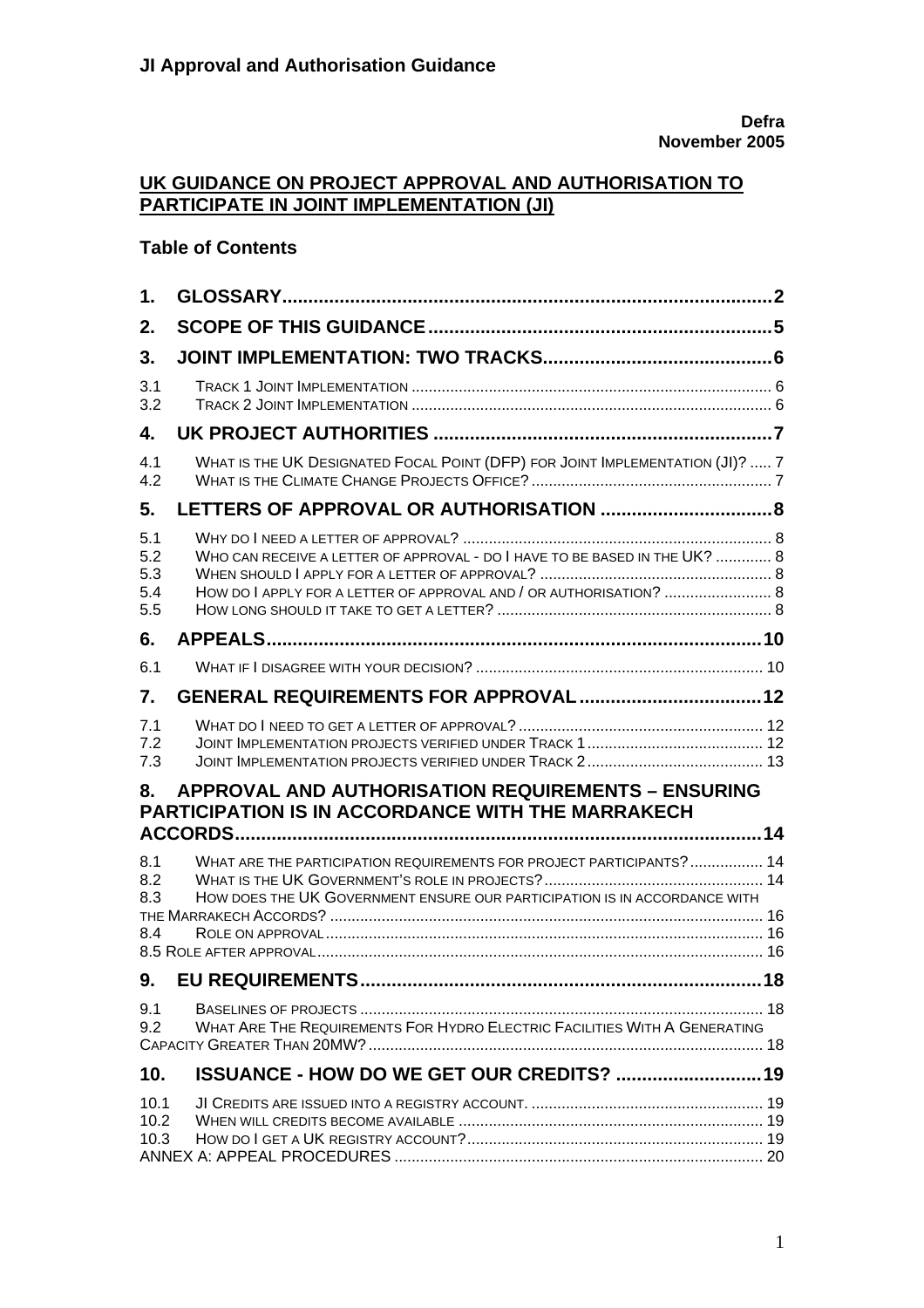| <b>DECLARATION OF COMPLIANCE WITH THE RULES AND PROCEDURES</b> |
|----------------------------------------------------------------|
| ANNEX C: CHECKLIST IN RESPECT OF HYDRO-ELECTRIC                |

## <span id="page-1-0"></span>**1. Glossary**

| <b>Accredited Independent Entity</b> | A private company, accredited by the JI Supervisory            |  |  |
|--------------------------------------|----------------------------------------------------------------|--|--|
| (AIE)                                | Committee, and used for making determinations on, or           |  |  |
|                                      | verifying emissions reductions resulting from JI projects      |  |  |
|                                      | where the JI Supervisory Committee procedure (Track 2) is      |  |  |
|                                      | used.                                                          |  |  |
| Acquis Communautaire                 | The entire body of European Union laws is known as the         |  |  |
|                                      | Acquis Communautaire. This includes all the treaties,          |  |  |
|                                      | regulations and directives passed by the European              |  |  |
|                                      | institutions as well as judgements laid down by the Court of   |  |  |
|                                      | Justice.                                                       |  |  |
| Annex I Party / Non-Annex I          | An Annex I Party is a country which is a Party to the          |  |  |
| Party                                | UNFCCC and which is listed in its Annex I. Annex I Parties     |  |  |
|                                      | include the 24 original OECD members, the European             |  |  |
|                                      | Union, and the 14 countries with economies in transition.      |  |  |
|                                      | Countries not listed in Annex I are known as Non-Annex I       |  |  |
|                                      | Parties (those eligible for hosting CDM project activities).   |  |  |
| Article 6 Supervisory                | See "JI Supervisory Committee".                                |  |  |
| Committee                            |                                                                |  |  |
| Assigned amount                      | The amount of greenhouse gases which each Annex I              |  |  |
|                                      | country is allowed to emit during the first commitment         |  |  |
|                                      | period (2008-2012).                                            |  |  |
| Assigned Amount Unit (AAU)           | A unit of assigned amount equivalent to one tonne of $CO2$ .   |  |  |
| <b>Baseline</b>                      | The baseline is the scenario that describes the situation that |  |  |
|                                      | would occur in the absence of a proposed project. This is      |  |  |
|                                      | used as the basis for establishing emission reductions         |  |  |
|                                      | attributable to the project.                                   |  |  |
| <b>CDM</b>                           | Clean Development Mechanism - the project mechanism            |  |  |
|                                      | provided for under Article 12 of the Kyoto Protocol. CDM       |  |  |
|                                      | projects can be undertaken in non-Annex I countries to         |  |  |
|                                      | reduce emissions of greenhouse gases or enhance sinks.         |  |  |
| <b>COP</b>                           | The Conference of the Parties to the UNFCCC $-$ the            |  |  |
|                                      | supreme body of the UNFCCC, comprised of countries that        |  |  |
|                                      | have ratified or acceded to the UNFCCC. The COP meets          |  |  |
|                                      | annually.                                                      |  |  |
| COP/MOP                              | The Conference of the Parties (to the UNFCCC) serving as       |  |  |
|                                      | the Meeting of the Parties to the Kyoto Protocol $-$ the       |  |  |
|                                      | Meeting of the Parties (MOP) is the supreme body of            |  |  |
|                                      |                                                                |  |  |
|                                      | Parties to the Kyoto Protocol and meets annually.              |  |  |
| Designated Focal Point (DFP)         | An office, ministry, or other official entity appointed to     |  |  |
|                                      | approve, and authorise companies' participation in JI          |  |  |
|                                      | projects. Defra has been appointed the UK's DFP.               |  |  |
| Determination                        | A written decision by an Accredited Independent Entity on      |  |  |
|                                      | whether / how a Track 2 project meets the requirements of      |  |  |
|                                      | JI, or verifying emissions reductions or removals resulting    |  |  |
| <b>Emission Reduction Units</b>      | from a project.                                                |  |  |
|                                      | Kyoto units issued for emissions reductions or removals        |  |  |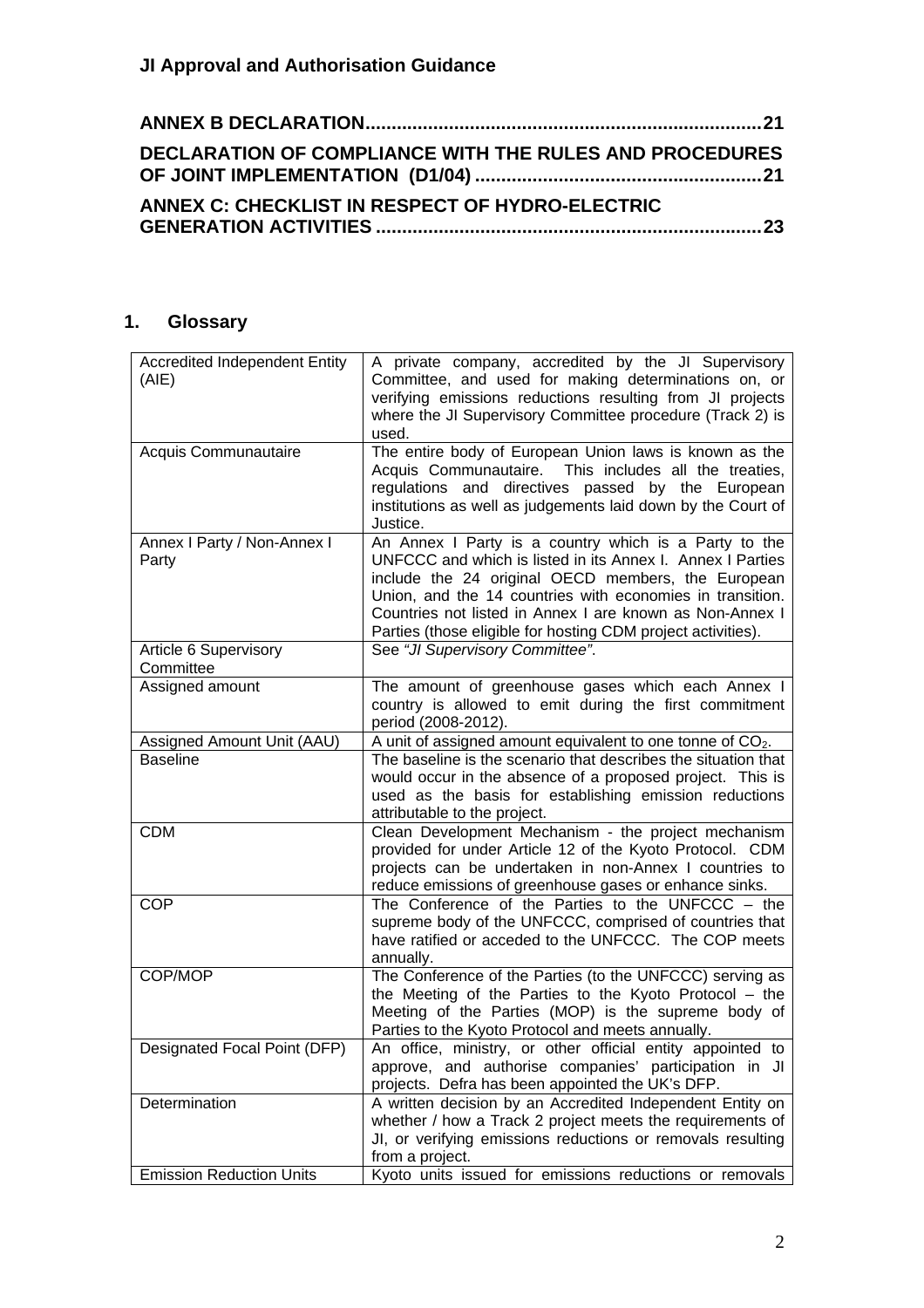| (ERUs)                                          | resulting from JI projects. 1 ERU is issued for reductions or<br>removals equivalent to 1 tonne of CO <sub>2</sub> .                                                                                                                                                                                                                     |  |
|-------------------------------------------------|------------------------------------------------------------------------------------------------------------------------------------------------------------------------------------------------------------------------------------------------------------------------------------------------------------------------------------------|--|
| <b>Environmental Impact</b><br>Assessment (EIA) | A formal assessment of the environmental impacts of a<br>project, required in the case of Track 2 projects likely to<br>have significant environmental impacts. All projects require<br>some form of assessment of environmental impacts<br>including transboundary impacts, in accordance with the<br>requirements of the host country. |  |
| <b>EU ETS</b>                                   | European Union Emission Trading Scheme.                                                                                                                                                                                                                                                                                                  |  |
| <b>European Union Allowance</b><br>(EUA)        | The unit traded within the EU ETS.                                                                                                                                                                                                                                                                                                       |  |
| <b>Host Party</b>                               | $A(n)$ (annex I) country in whose territory a JI project is<br>physically located.                                                                                                                                                                                                                                                       |  |
| <b>Implementing Regulations</b>                 | Greenhouse Gas Emissions Trading<br>The<br>Scheme<br>and<br>National<br>Emissions<br>Inventory<br>(Amendment)<br>Regulations 2005 which implement the provisions of the<br>Linking Directive in the UK.                                                                                                                                  |  |
| International Transaction Log<br>(ITL)          | The ITL performs checks on all issuance and trading<br>transactions to ensure compliance with UN rules.                                                                                                                                                                                                                                  |  |
| Issuance                                        | The act of crediting registry accounts with ERUs.                                                                                                                                                                                                                                                                                        |  |
| JI Supervisory Committee<br>(JISC)              | The UN body responsible for supervising Track 2 JI<br>projects.                                                                                                                                                                                                                                                                          |  |
| JI Track 1 project                              | A project carried out under the national guidelines and<br>procedures of the host country, where the host meets all the<br>eligibility requirements related to the transfer<br>and<br>acquisition of Emission Reduction Units (ERUs).                                                                                                    |  |
| JI Track 2 project                              | A project carried out under the supervision of the JI<br>Supervisory Committee. The Track 2 procedure has to be<br>used when the host country does not meet the eligibility<br>requirements for Track 1.                                                                                                                                 |  |
| Joint Implementation (JI)                       | The project mechanism provided for under Article 6 of the<br>Kyoto Protocol - JI projects can be undertaken in Annex I<br>countries with Kyoto targets (inscribed in Annex B to the<br>Kyoto Protocol) to reduce emissions of greenhouse gases<br>or enhance sinks.                                                                      |  |
| Kyoto Protocol                                  | The Kyoto Protocol to the UNFCCC. Amongst other things,<br>this Protocol sets binding targets for the reduction of<br>greenhouse-gas emissions by industrialised countries.                                                                                                                                                              |  |
| Letter of Approval /<br>Authorisation (LoA)     | A letter from a DFP approving a JI project / authorising a<br>company's participation in a JI project. All companies<br>wishing to participate in a JI project need a LoA before they<br>can be issued with credits.                                                                                                                     |  |
| <b>Linking Directive</b>                        | Directive 2004/101/EC of the European Parliament and of<br>the Council, amending the EU Emissions Trading Directive<br>in respect of the Kyoto Protocol's project mechanisms. The<br>Linking Directive provides for use of credits from Joint<br>Implementation and CDM projects in the EU ETS.                                          |  |
| LULUCF (projects)                               | Land use, land use change and forestry (projects).                                                                                                                                                                                                                                                                                       |  |
| Marrakech Accords                               | Agreements reached at COP-7 which set out detailed rules<br>and procedures, building on the provisions of the Kyoto<br>Protocol.<br>The Accords include guidelines for the<br>implementation of Article 6 of the Kyoto Protocol, and<br>modalities and procedures for a CDM as defined in Article<br>12 of the Kyoto Protocol.           |  |
| Monitoring plan                                 | A monitoring plan should set out the arrangements for<br>collecting all the relevant information needed to determine<br>the emissions generated in the baseline, measure the<br>emissions generated by the project, leakage (emissions<br>impacts outside the project) and finally, the emission                                         |  |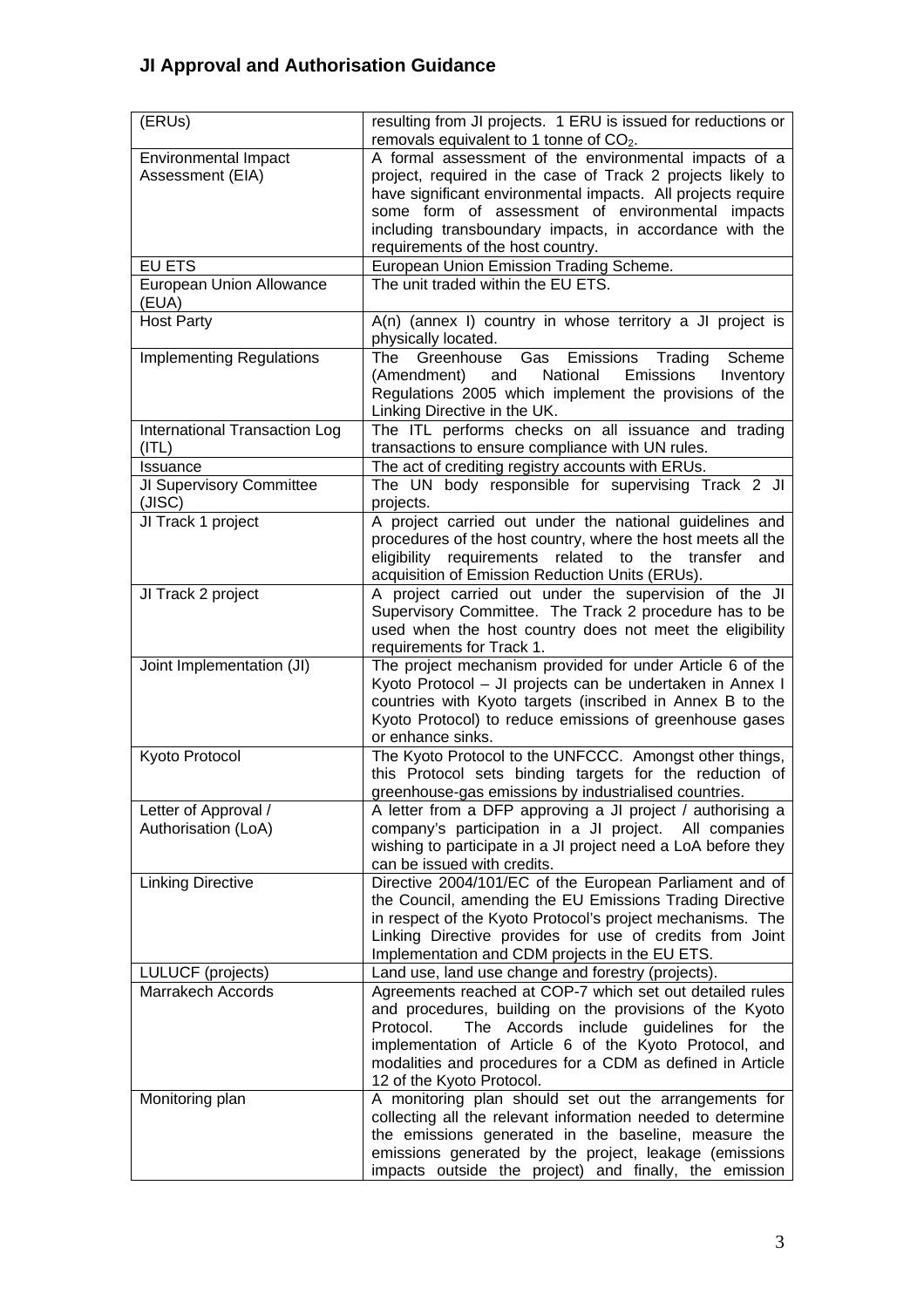|                                         | reductions or removals achieved by the project.<br>A<br>monitoring plan must be included in the PDD for a JI<br>project.                                                                                                                                                                                                                                                                                   |
|-----------------------------------------|------------------------------------------------------------------------------------------------------------------------------------------------------------------------------------------------------------------------------------------------------------------------------------------------------------------------------------------------------------------------------------------------------------|
| National guidelines (and<br>procedures) | The procedures set out by a host Party (and notified to the<br>UNFCCC) for conducting JI projects in its territory.                                                                                                                                                                                                                                                                                        |
| <b>OECD</b>                             | Organisation for Economic<br>The<br>Co-operation<br>and<br>Development - a grouping of 30 (largely developed)<br>member countries, working together on a range of<br>economic and social issues (including climate change<br>through the Annex I Expert Group).                                                                                                                                            |
| Operator holding account<br>(OHA)       | An account in the UK Registry held by an operator of an<br>installation covered by the EU ETS. The account can be<br>used for trading and compliance within the EU ETS.                                                                                                                                                                                                                                    |
| Person holding account (PHA)            | An account in the UK Registry which can be used for<br>holding ERUs by those without Operator Holding Accounts.                                                                                                                                                                                                                                                                                            |
| <b>Project Design Document</b><br>(PDD) | A PDD is a key element in the JI project cycle (and provides<br>the basis for a determination on a Track 2 project).<br>-lt<br>should set out a description of the project activity, an<br>appropriate baseline and monitoring plan, planned emission<br>reductions or removals, a monitoring plan and other<br>evidence needed to show that the project activity meets the<br>requirements of JI.         |
| Project mechanisms                      | The collective term for the two Kyoto mechanisms whereby<br>emission reduction projects may be undertaken: JI and<br>CDM.                                                                                                                                                                                                                                                                                  |
| Project Participant                     | A public or private entity authorized by a Party involved to<br>participate in a JI project activity.                                                                                                                                                                                                                                                                                                      |
| Registry                                | A registry is an application that records allowances and<br>credits held by operators (e.g. under the EU ETS), Parties<br>or project participants and tracks transactions. All Annex I<br>countries participating in emissions trading or the project<br>mechanisms need to have a national registry.                                                                                                      |
| Removal Unit (RMU)                      | A Kyoto unit covering removal of greenhouse gases from<br>the atmosphere through LULUCF activities.<br>1 RMU is<br>equivalent to 1 tonne of $CO2$ removed.                                                                                                                                                                                                                                                 |
| Sink                                    | A sink is any process or activity or mechanism which<br>removes a greenhouse gas from the atmosphere.                                                                                                                                                                                                                                                                                                      |
| Supervisory Committee (for JI)          | See "JI Supervisory Committee".                                                                                                                                                                                                                                                                                                                                                                            |
| <b>UNFCCC</b>                           | United Nations Framework Convention on Climate Change<br>- the international treaty signed by 189 countries around<br>the world sets goals and rules for confronting climate<br>The UNFCCC has an ultimate objective of<br>change.<br>stabilising greenhouse gas emissions "at a level that would<br>dangerous<br>anthropogenic<br>prevent<br>(human<br>induced)<br>interference with the climate system." |
| Verification                            | Verification is the process of independent determination by<br>an Accredited Independent Entity of emission reductions or<br>removals resulting from a project.                                                                                                                                                                                                                                            |
| <b>WCD</b>                              | World<br>Commission<br>independent,<br><b>on</b><br>Dams<br>an<br>international.<br>multi-stakeholder<br>addressing<br>process<br>controversial issues relating to large dams.                                                                                                                                                                                                                             |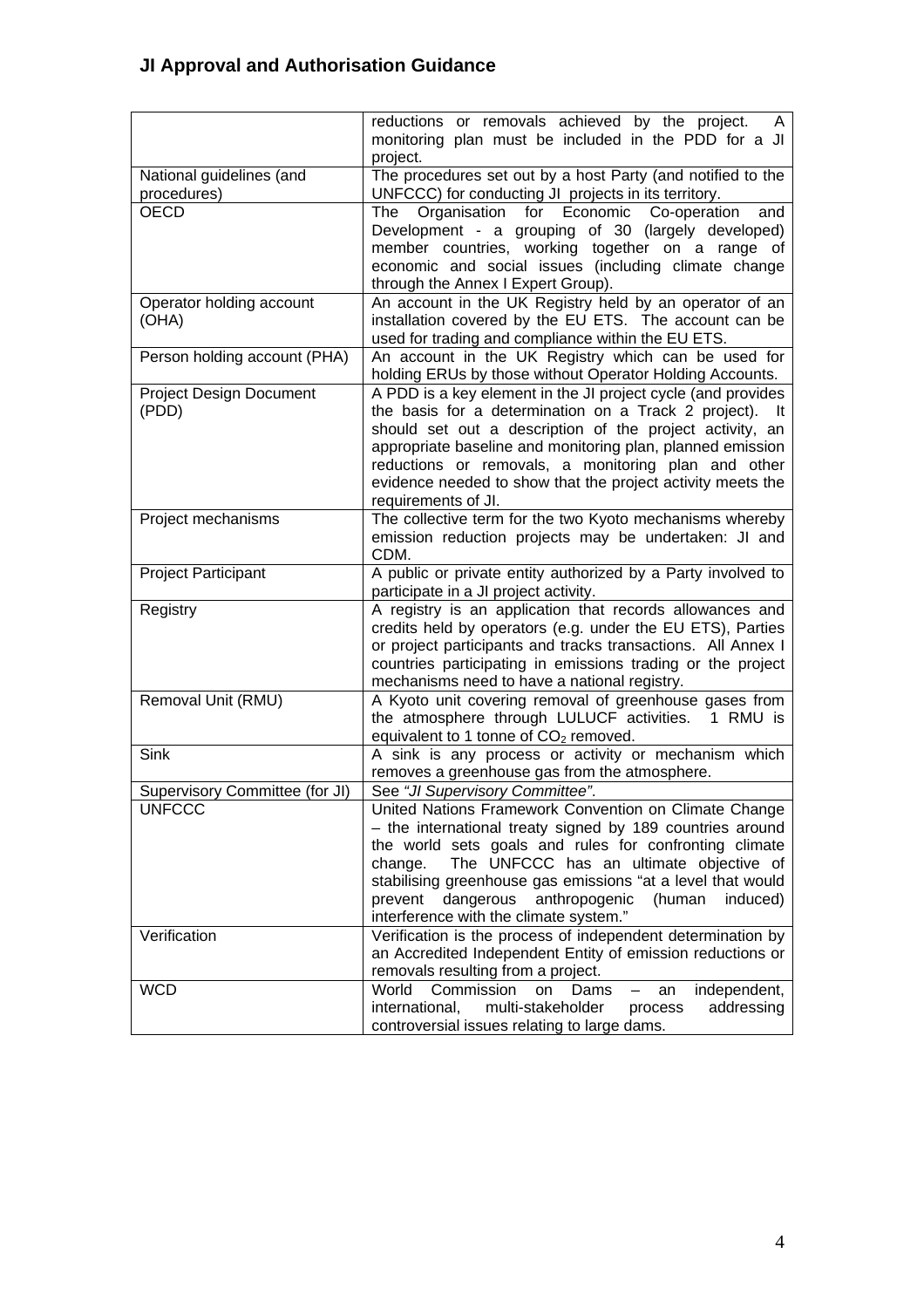### <span id="page-4-0"></span>**2. Scope of this guidance**

This guidance applies to the approval and authorisation of Joint Implementation (JI) projects under Article 6 of the Kyoto Protocol<sup>[1](#page-4-1)</sup> and which occur in countries other than the UK (the Government is not currently approving JI projects in the UK). The Secretary of State for Environment, Food and Rural Affairs acts as the Designated Focal Point for JI (DFP) and may approve projects in accordance with international and EU requirements. These requirements are set out in various documents at international, EU and national levels:

- Article 6 of the Protocol is supplemented by UN decisions and in particular Decisions 15 and 16 CP.7 (in the Marrakech Accords<sup>[2](#page-4-2)</sup>);
- Directive 2004/101/EC amending Directive 200[3](#page-4-3)/87/EC<sup>3</sup> establishing a scheme for greenhouse gas emission allowance trading within the Community, in respect of the Kyoto Protocol's project mechanisms ('the Linking Directive') implements and supplements these project approval and authorisation requirements;
- The Greenhouse Gas Emissions Trading Scheme (Linking Directive) and National Emissions Inventory Regulations 2005<sup>[4](#page-4-4)</sup> ('the Implementing Regulations') implement EU requirements in the UK.

JI has two tracks: one subject to supervision of the host Party (Track 1) and another subject to international supervision by the Supervisory Committee for JI (Track 2)<sup>[5](#page-4-5)</sup>.

 $\frac{1}{1}$ Text of Kyoto Protocol can be found at http://unfccc.int/resource/docs/convkp/kpeng.html

<span id="page-4-2"></span><span id="page-4-1"></span><sup>&</sup>lt;sup>2</sup> Available at http://unfccc.int/resource/docs/cop7/13a02.pdf

<span id="page-4-3"></span>O.J. L No. 338, 13/11/2004, p18 4

<span id="page-4-4"></span>SI 2005/2903

<span id="page-4-5"></span><sup>5</sup> See paragraphs 23 and 24, in conjunction with paragraph 21 of Decision 16/CP.7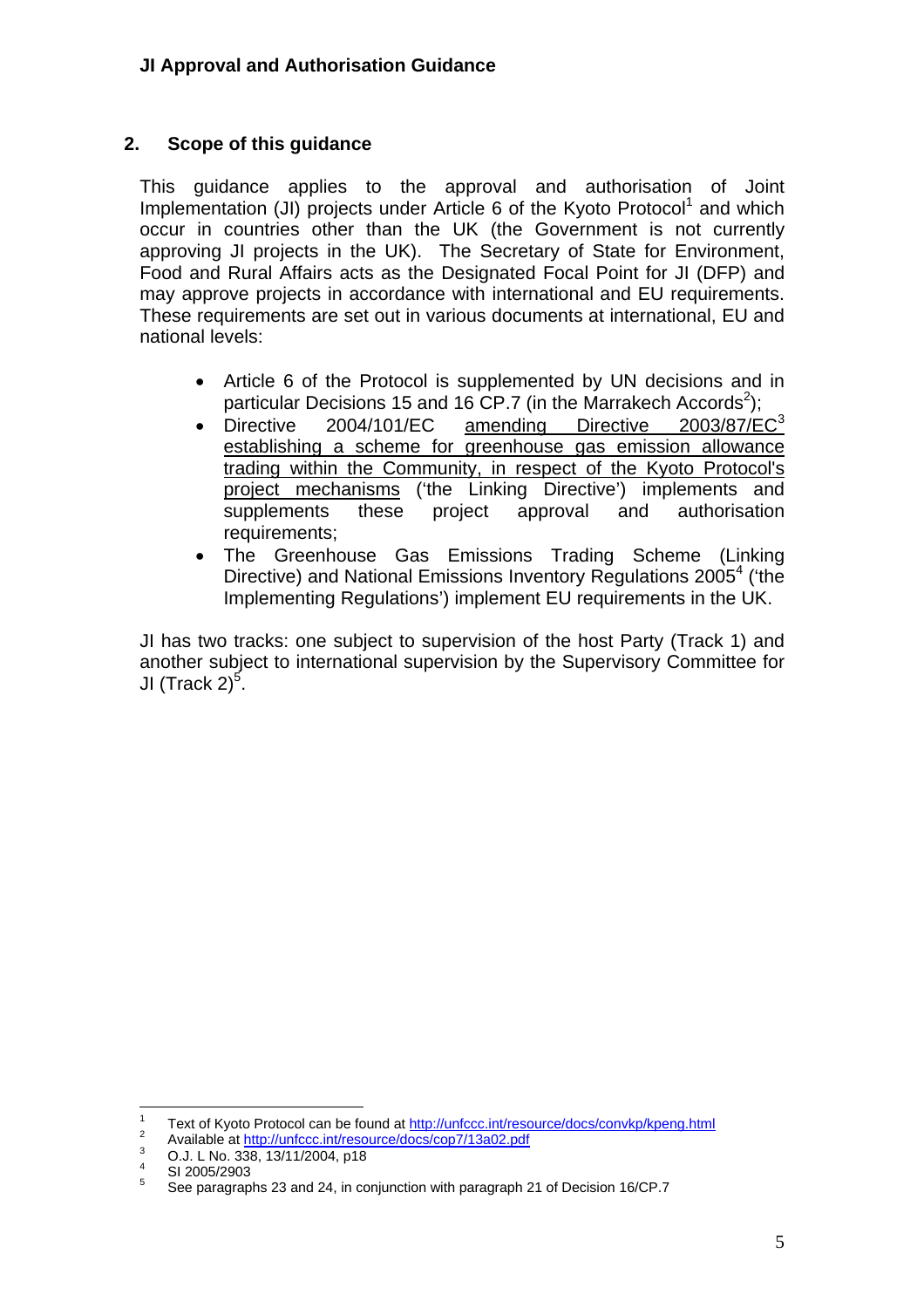## <span id="page-5-0"></span>**3. Joint Implementation: Two Tracks**

In order to undertake JI activities, each Party is required to inform the UNFCCC secretariat of:

- Its designated focal point for the approval of JI projects
- Its national guidelines and procedures for approving JI projects, including consideration of stakeholders' comments, as well as monitoring and verification.

#### <span id="page-5-1"></span>*3.1 Track 1 Joint Implementation*

A host Party may verify reductions itself, and may transfer ERUs when it is considered to meet all the relevant eligibility requirements for international trading. It is not expected that the UK or another Party will formally meet these requirements until 2008<sup>[6](#page-5-3)</sup>.

#### <span id="page-5-2"></span>*3.2 Track 2 Joint Implementation*

Where a host Party does not meet the eligibility requirements, verification can be undertaken by means of a verification procedure to be established by the Supervisory Committee for JI<sup>[7](#page-5-4)</sup>. Parties that meet the eligibility requirements may also elect to use the Track 2 procedure. The Supervisory Committee will be established at COP/MOP 1 in Montreal in December 2005.

<sup>-&</sup>lt;br>6 See paragraph 23 of Decision 16/CP.7 7

<span id="page-5-4"></span><span id="page-5-3"></span>See paragraph 24 of Decision 16/CP.7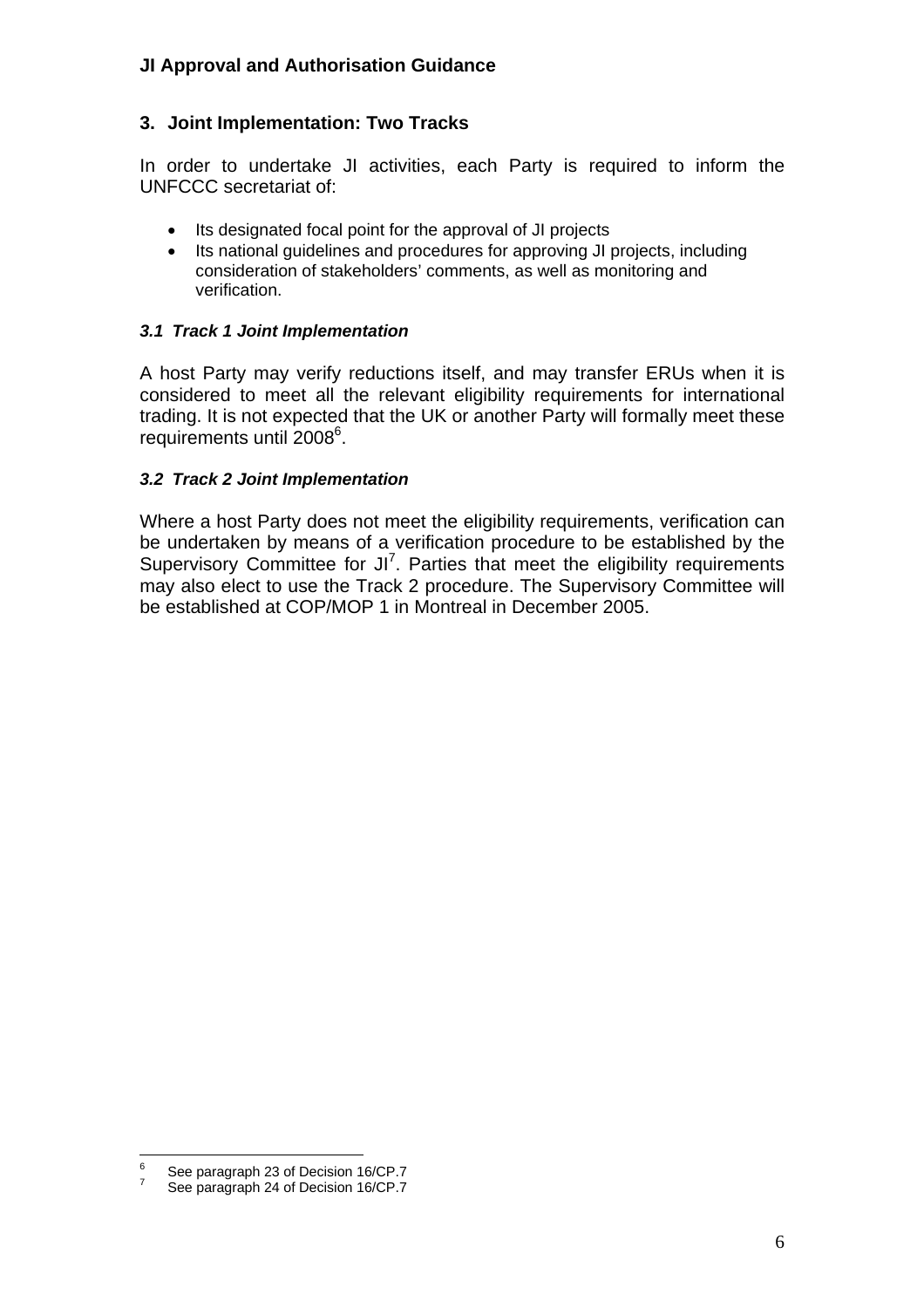### <span id="page-6-0"></span>**4. UK project authorities**

#### <span id="page-6-1"></span>**4.1 What is the UK Designated Focal Point (DFP) for Joint Implementation (JI)?**

In July 2004 the Department of Environment, Food and Rural Affairs (Defra) was established as the UK's DFP for JI. For projects involving Scottish, Welsh or Northern Irish companies, Defra will ensure the relevant Devolved Administration agrees with project decisions. To contact the DFP please email: [jifp@defra.gsi.gov.uk.](mailto:jifp@defra.gsi.gov.uk)

#### <span id="page-6-2"></span>**4.2 What is the Climate Change Projects Office?**

The Climate Change Projects Office (CCPO) is a Government advisory body set up to assist UK businesses that wish to pursue opportunities arising from the Kyoto Protocol. The CCPO is jointly funded by the Department of Trade and Industry (DTI) and the Department for Environment, Food and Rural Affairs (Defra). The CCPO provides advice and support for projects which reduce greenhouse gas emissions and which could be eligible for tradable emission reduction credits. To contact the CCPO please email: [ccpo.enquiries@dti.gsi.gov.uk](mailto:ccpo.enquiries@dti.gsi.gov.uk)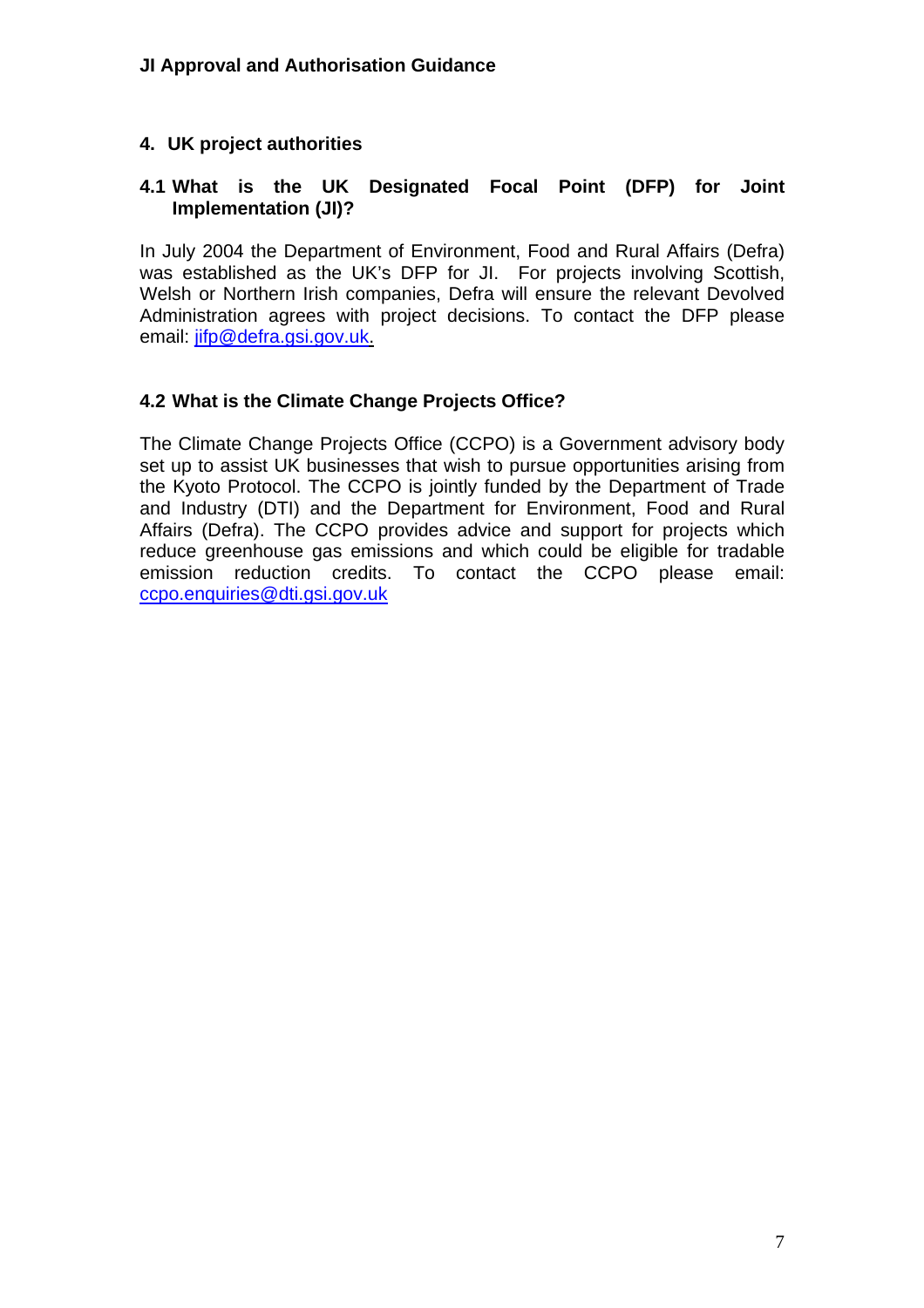## <span id="page-7-0"></span>**5. Letters of approval or authorisation**

## <span id="page-7-1"></span>**5.1 Why do I need a letter of approval?**

In accordance with article 6 of the Kyoto Protocol, participation in JI project activities requires written approval from all Parties involved. To obtain UK approval you should apply to the Secretary of State<sup>8</sup>.

In addition to approval of the project activity itself, authorisation of participation in the project activity is also required and can similarly be applied for to the Secretary of State.

## <span id="page-7-2"></span>*5.2 Who can receive a letter of approval - do I have to be based in the UK?*

We currently approve applications made by, and authorise participation of, companies resident in or with a branch in the United Kingdom. We are exploring whether it may be possible to issue a letter of approval to non-UK based entities.

## <span id="page-7-3"></span>*5.3 When should I apply for a letter of approval?*

You may apply for a letter of approval following receipt of host government approval.

As regards authorisation of participation in the project activity, this can be applied for either once the project has received approval of all Parties involved, or at the same time as the application for approval is made.

## <span id="page-7-4"></span>*5.4 How do I apply for a letter of approval and / or authorisation?*

Applications may be made electronically to the DFP for JI. These should be sent to [jifp@defra.gsi.co.uk.](mailto:jifp@defra.gsi.co.uk) Alternatively, you may send a hard copy of the documents to:

DFP Team Global Atmosphere Division Department for Environment, Food and Rural Affairs Zone 3/C1 Ashdown House 123 Victoria Street London SW1E 6DE

## <span id="page-7-5"></span>*5.5 How long should it take to get a letter?*

On receipt of the relevant documents/information (see 7.2 and 7.3 below), Defra may issue a letter of approval of a project activity and / or authorisation of participation in that project activity. The documentation will be made

<span id="page-7-6"></span><sup>-&</sup>lt;br>8 See regulation 5(1) of the Implementing Regulations.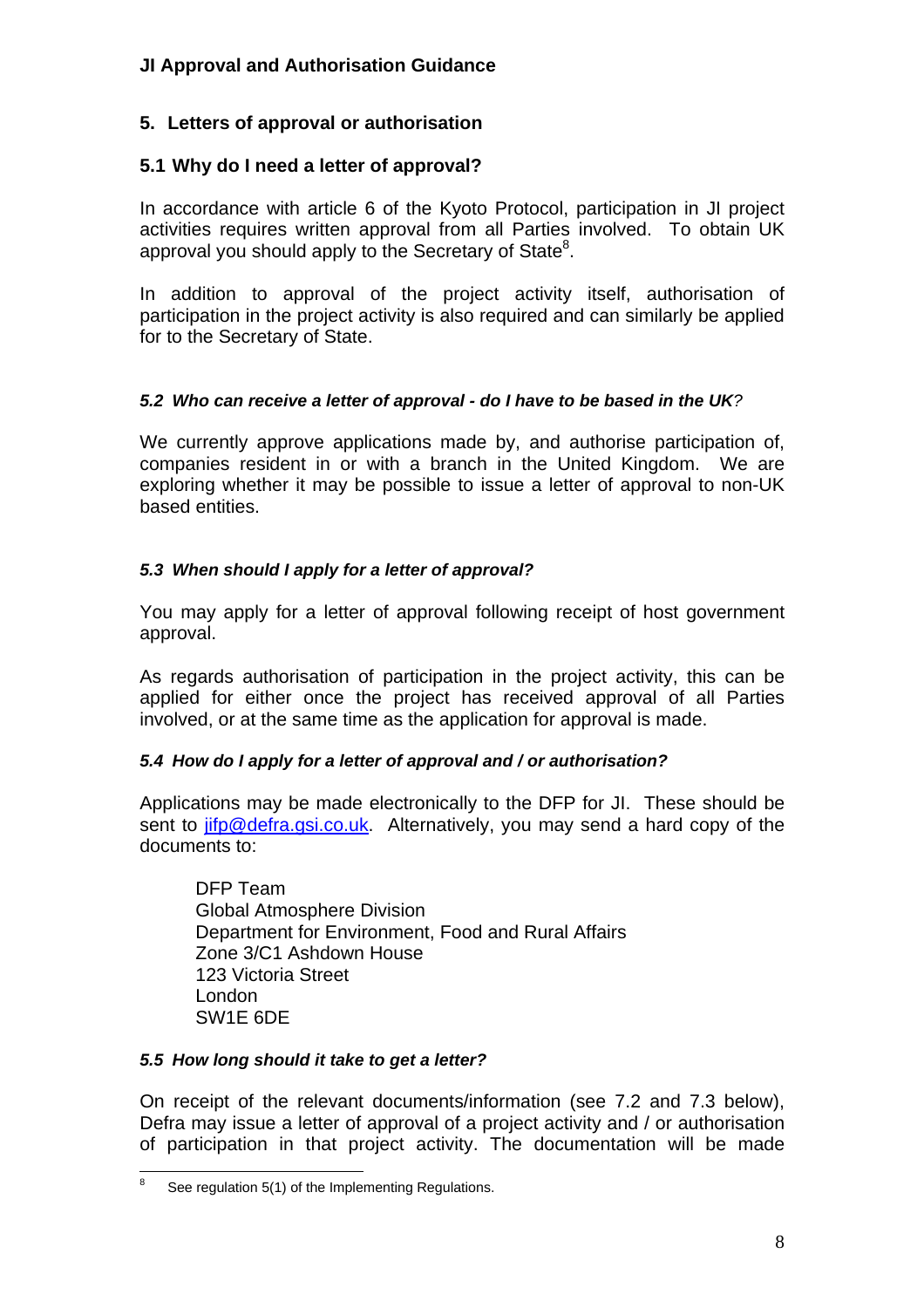available for public comment for a period of 1 month. Defra will aim to make a decision within 2 weeks in most cases. In some more complex cases, and in particular the case of hydro-electric generation facilities with a capacity of over  $20$ MW, it may take longer to consider applications  $9$ .

<span id="page-8-0"></span><sup>-&</sup>lt;br>9 See regulation 7(3) of the Implementing Regulations.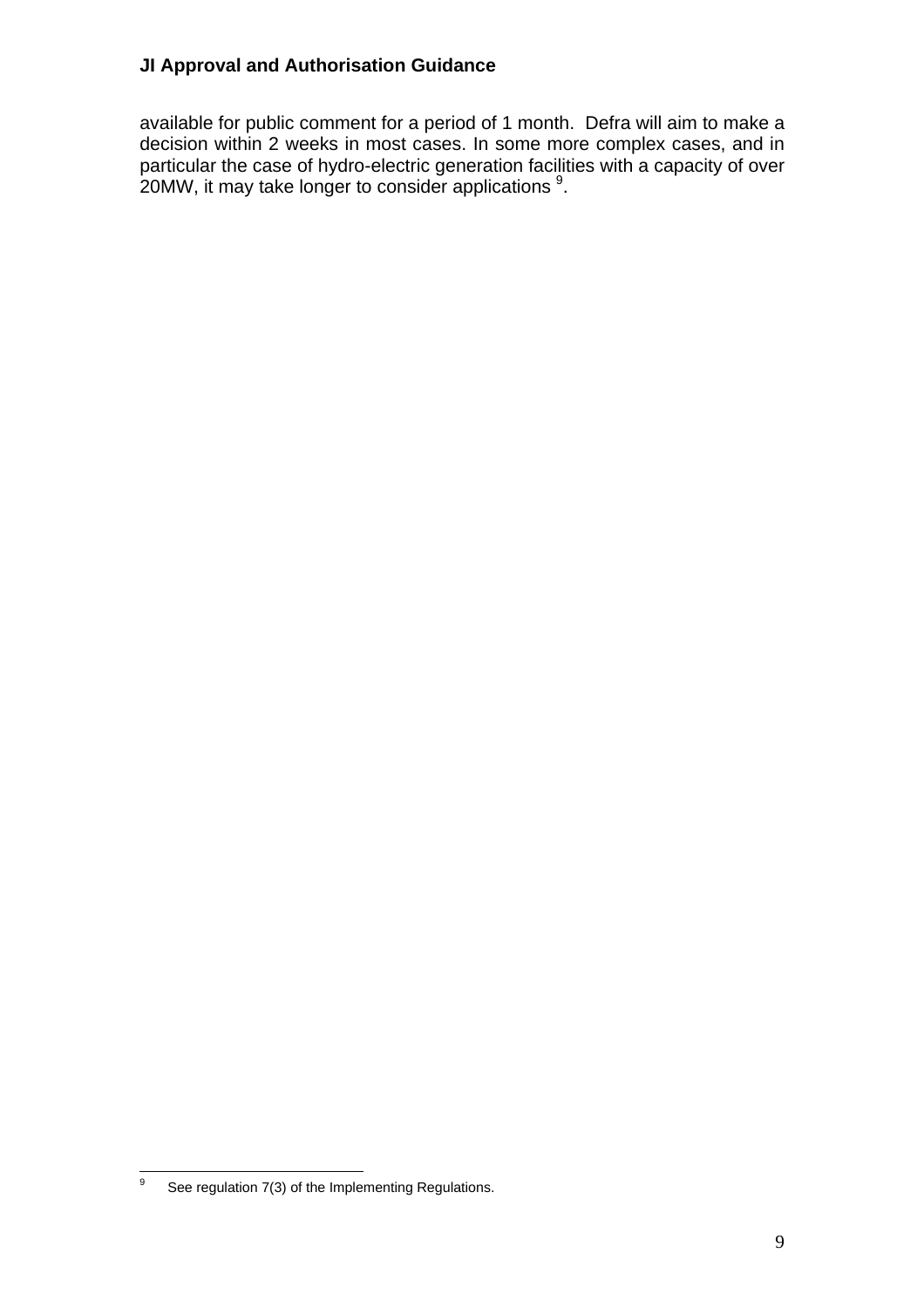## <span id="page-9-0"></span>**6. Appeals**

#### <span id="page-9-1"></span>*6.1 What if I disagree with your decision?*

There is a right of appeal to the Secretary of State under Regulation 9 of the Implementing Regulations.

Appeals should be made in writing and submitted to the Appeals Officer **within 15 working days of the date of the letter notifying the project participant of the Government's decision.** Appeals can be submitted either electronically or in hard copy. If sending a paper copy, please send it to the Appeals Officer at the address below:

The JI Appeals Officer Department for Environment, Food and Rural Affairs Zone 3/B4 Ashdown House 123 Victoria Street London SW1E 6DE

A paper copy of the appeal should also be sent to the DFP team at the address below:

DFP Team Global Atmosphere Division Department for Environment, Food and Rural Affairs Zone 3/C1 Ashdown House 123 Victoria Street London SW1E 6DE

Alternatively, you may send your appeal electronically to the [JI appeals](mailto:jiappeals@defra.gsi.gov.uk)  [mailbox](mailto:jiappeals@defra.gsi.gov.uk) copied to the [DFP mailbox.](mailto:jifp@defra.gsi.gov.uk)

In case of appeals in respect of project participants in Scotland, Wales and Northern Ireland a copy of the appeal should be sent to the relevant Devolved Administration.

> • Scotland: John Holmes SEERAD ACE Division - Climate Change Branch 1-G.2 Victoria Quay Edinburgh EH6 6QQ

[climate.change@scotland.gsi.gov.uk](mailto:climate.change@scotland.gsi.gov.uk)

• Northern Ireland: Michael O'Neill Environmental Policy Division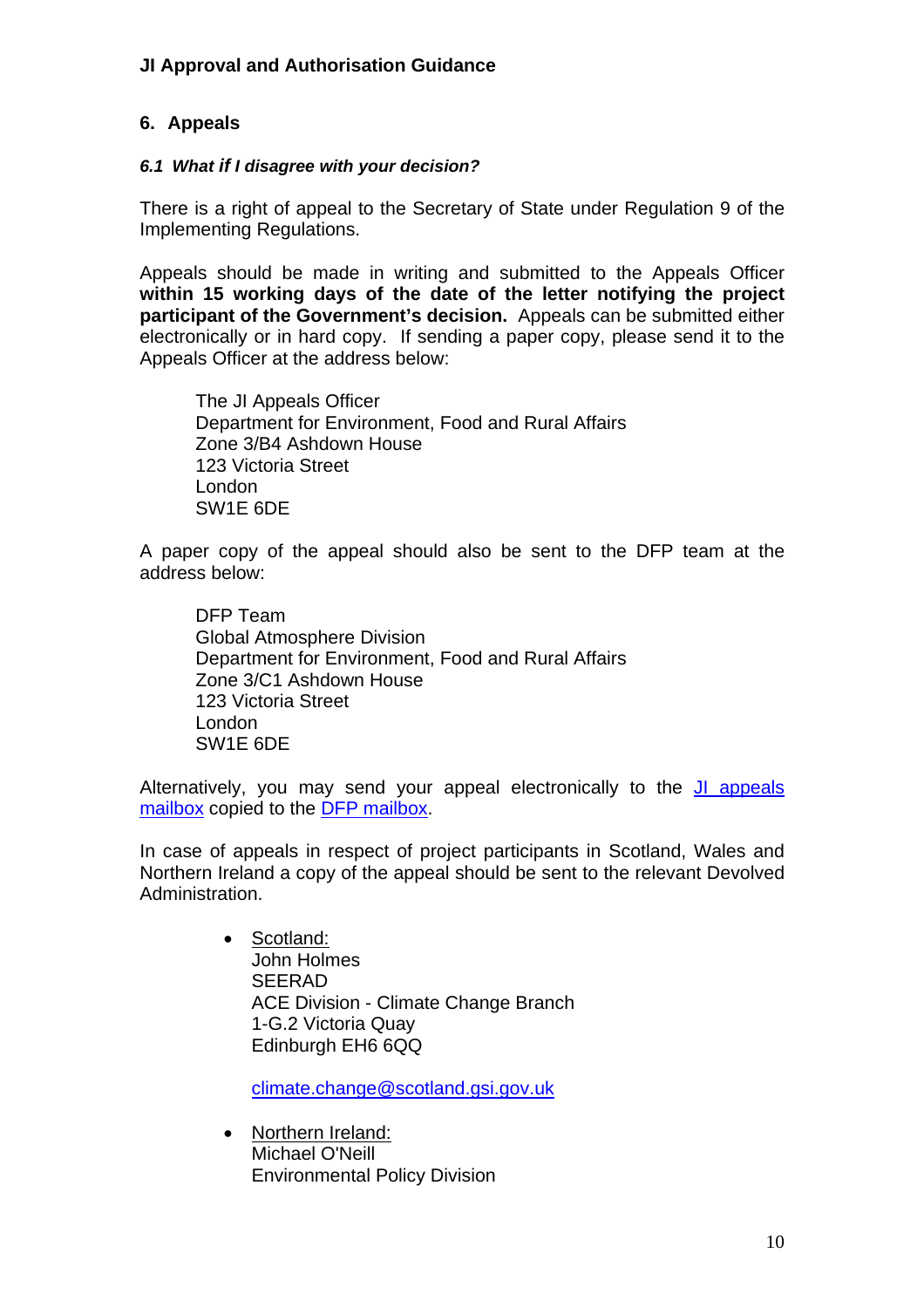Department of the Environment River House 48 High Street Belfast BT1 2AW

[michael.o'neill@doeni.gov.uk](mailto:michael.o) 

• Wales: Barry Dare Environmental Protection Division 1st Floor National Assembly for Wales Cathays Park Cardiff CF10 3NQ

[barry.dare@wales.gsi.gov.uk](mailto:barry.dare@wales.gsi.gov.uk)

The closing date for appeals is 15 working days from the date of the letter notifying the project participant of the Government's approval decision. Any appeals received after this period will not be processed. For further details on the appeals procedure please see Annex A.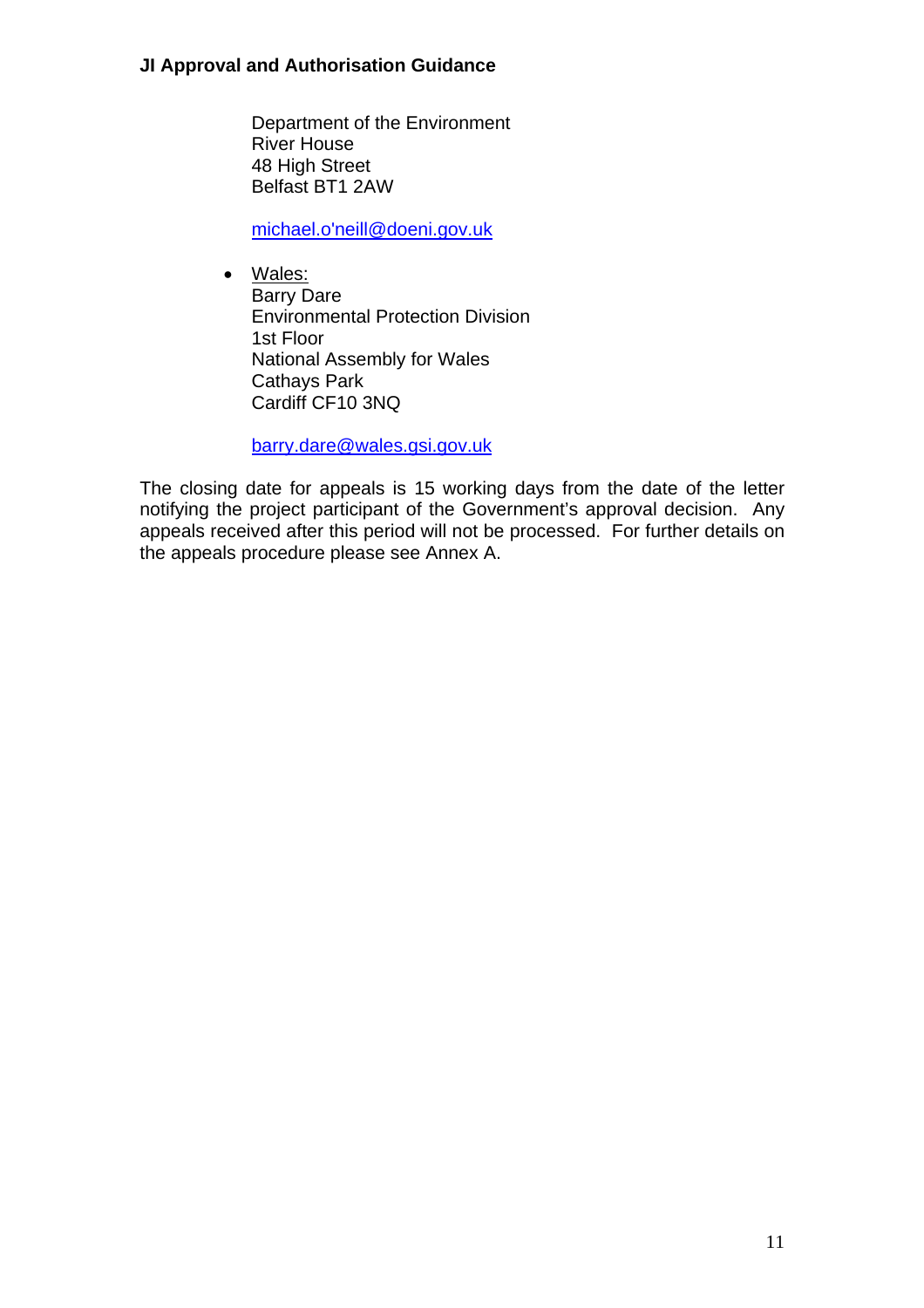## <span id="page-11-0"></span>**7. General Requirements for approval**

#### <span id="page-11-1"></span>*7.1 What do I need to get a letter of approval?*

Regulations 7(6) and (7) of the Implementing Regulations provide that the Secretary of State may only approve a project activity if she is satisfied that international and European requirements have been met. In order to make this judgement the Implementing Regulations provide that

- applications shall contain such information as the Secretary of State may reasonably require $10$
- the Secretary of State may request further information to enable her to make a decision on approval<sup>11</sup>.
- the Secretary of State may require information to be independently verified,  $12$ .

The basic format of the application is the same for all applications, although specific information requirements vary according to the project type and legal requirements. In particular:

- where the project is undertaken within the EU, baselines must comply with EU requirements; and
- where the project involves hydro-electric generation facilities with a capacity of over 20MW, WCD guidelines and criteria must be complied with.

#### <span id="page-11-2"></span>*7.2 Joint Implementation projects verified under Track 1*

It is not expected that the UK DFP will be in a position to approve Track 1 JI projects until appropriate guidance and procedures are in place for Track 1 in the host country concerned. For a UK letter of approval and / or authorisation to be issued for a Track 1 project we require the following:

- A copy of the letter of approval from the host country  $DFP^{13}$ ;
- A copy of the Project Design Document (PDD) the PDD is a necessary element of the JI project cycle; for a JI project to be approved by the host party the project proponent must prepare a PDD which provides evidence that the project activity meets the requirements of  $JI^{14}$ ;
- A signed declaration of compliance with the national guidelines and procedures of the host country as notified to the UN Framework Convention on Climate Change (UNFCCC).

<span id="page-11-3"></span> $10$ <sup>10</sup> See regulations 5(3) and (4) of the Implementing Regulations<br>
<sup>11</sup> See regulation 6 of the Implementing Regulations<br>
<sup>12</sup> See regulation 5(5) of the Implementing Regulations<br>
<sup>13</sup> See article 6(1)(a) of the Kyoto Pro

<span id="page-11-4"></span>

<span id="page-11-5"></span>

<span id="page-11-6"></span>

<span id="page-11-7"></span>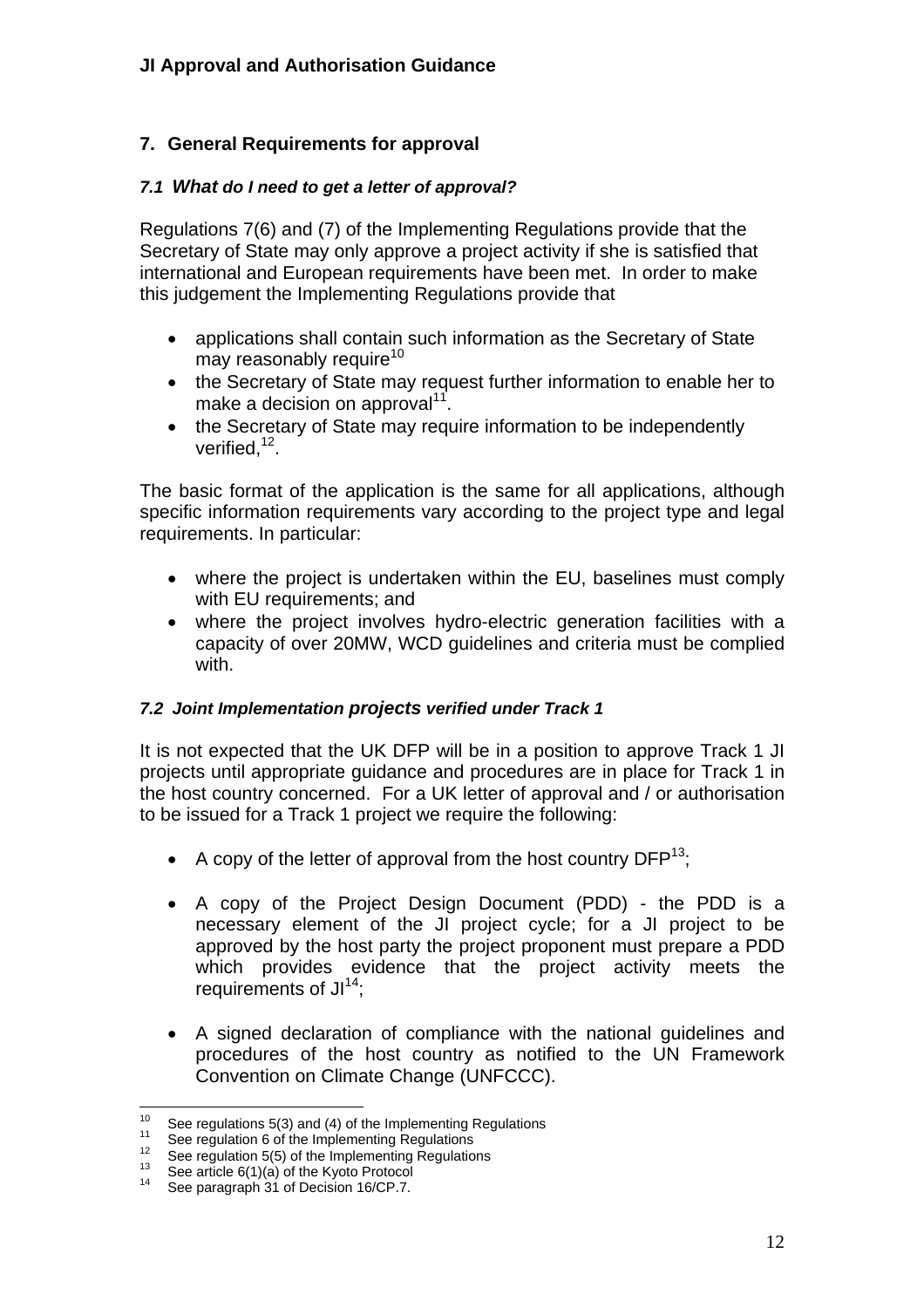NB: the DFP may request additional information and/or require information to be independently verified.

#### <span id="page-12-0"></span>*7.3 Joint Implementation projects verified under Track 2*

The approval procedure for Track 2 JI follows similar requirements to the approval process for CDM project activities, also being subject to international supervision. These procedures will be elaborated by the Supervisory Committee for JI once established by the COP/MOP in December 2005. To be able to issue a letter of approval and / or authorisation in respect of Track 2 project activities we will require the following:

- A copy of the letter of approval from the host country DFP:<sup>15</sup>
- A copy of the Project Design Document (PDD). The PDD is a necessary element of the JI project cycle; for a JI project to be verified under the supervision of the supervisory committee the project proponent must prepare a PDD which provides evidence that the project activity meets the requirements of  $JI^{16}$ .
- A signed declaration of compliance with JI rules and procedures for established track 2 projects.

NB: the DFP may request additional information and/or require information to be independently verified.

<span id="page-12-1"></span> $\frac{1}{15}$ <sup>15</sup> See paragraph 33 of Decision 16/CP.7.<br><sup>16</sup> See paragraph 31 of Decision 16/CP.7.

<span id="page-12-2"></span>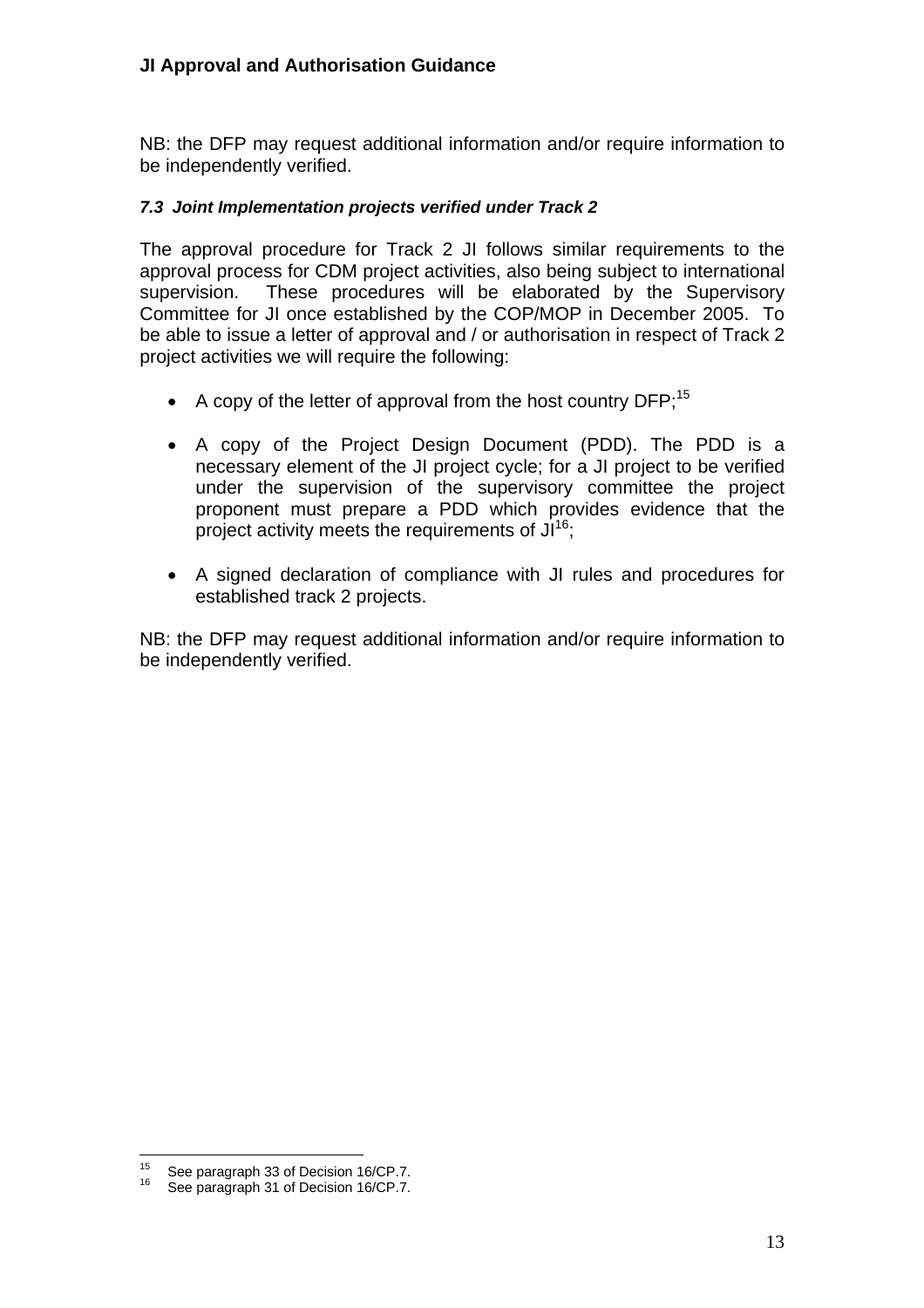#### <span id="page-13-0"></span>**8. Approval and authorisation requirements – ensuring participation is in accordance with the Marrakech Accords**

Paragraph 29 of the JI Decision, as implemented in paragraph 11b(5) of the Linking Directive<sup>17</sup>, require Parties authorising participation in projects to ensure an entity's participation is in accordance with the relevant procedures and requirements.

The UK considers that participation of project participants in JI project activities is primarily for supervision of the JI Supervisory Committee (JISC) for track 2 projects and the relevant national authority acting as focal point of the host country for track 1 projects<sup>18</sup>.

#### <span id="page-13-1"></span>*8.1 What are the participation requirements for project participants?*

Decision 16/CP.7 describes the role of JI project participants. The requirements laid down in this Decision are set out in the table below:

| Paragraph  | <b>Requirement</b>                                                                                                                                                                                                                                                                                         |
|------------|------------------------------------------------------------------------------------------------------------------------------------------------------------------------------------------------------------------------------------------------------------------------------------------------------------|
| 31         | Submit to an accredited independent entity (AIE) a project design document<br>(PDD), including information needed to determine whether project has been<br>approved by Parties involved, would provide 'additional' emission reductions<br>or removals and has an appropriate baseline and monitoring plan |
| 33(d)      | Submit to an AIE documentation on the analysis of the environmental and<br>transboundary impacts of the project activity and carry out an environmental<br>impact assessment (EIA) if the project participants or the host party consider<br>that the impacts are likely to be significant                 |
| 36         | Submit to an AIE and make publicly available a report in accordance with the<br>monitoring plan on reductions in anthropogenic emissions by sources or<br>enhancements of anthropogenic removals by sinks that have already<br>occurred                                                                    |
| Appendix B |                                                                                                                                                                                                                                                                                                            |
| 2          | Establish a baseline                                                                                                                                                                                                                                                                                       |
| 3          | Justify choice of baseline                                                                                                                                                                                                                                                                                 |
| $4(a-f)$   | Include as part of the PDD a monitoring plan showing reductions of<br>anthropogenic emissions by sources and/or enhancements of anthropogenic<br>removals by sinks by the proposed JI project, and adjusting for leakage<br>effects, if any                                                                |
| 5          | Justify any revisions to the monitoring plan and submit to the AIE for<br>verification                                                                                                                                                                                                                     |
| 6          | Implement the monitoring plan                                                                                                                                                                                                                                                                              |

In addition to the above requirements, the project participants must submit the documentation detailed above (see 5.2 and 5.3) in order to receive written approval from the UK DFP.

#### <span id="page-13-2"></span>*8.2 What is the UK Government's role in projects?*

Decision 16/CP.7 describes the role of Parties involved in a project. The main functions of a Party involved are to designate a focal point for approving

 $17<sup>17</sup>$ 

<span id="page-13-4"></span><span id="page-13-3"></span><sup>&</sup>lt;sup>17</sup> See regulation 7(7) of the Implementing Regulations.<br><sup>18</sup> See paragraphs 23 and 24, read in conjunction with paragraph 21, of Decision 17/CP.7.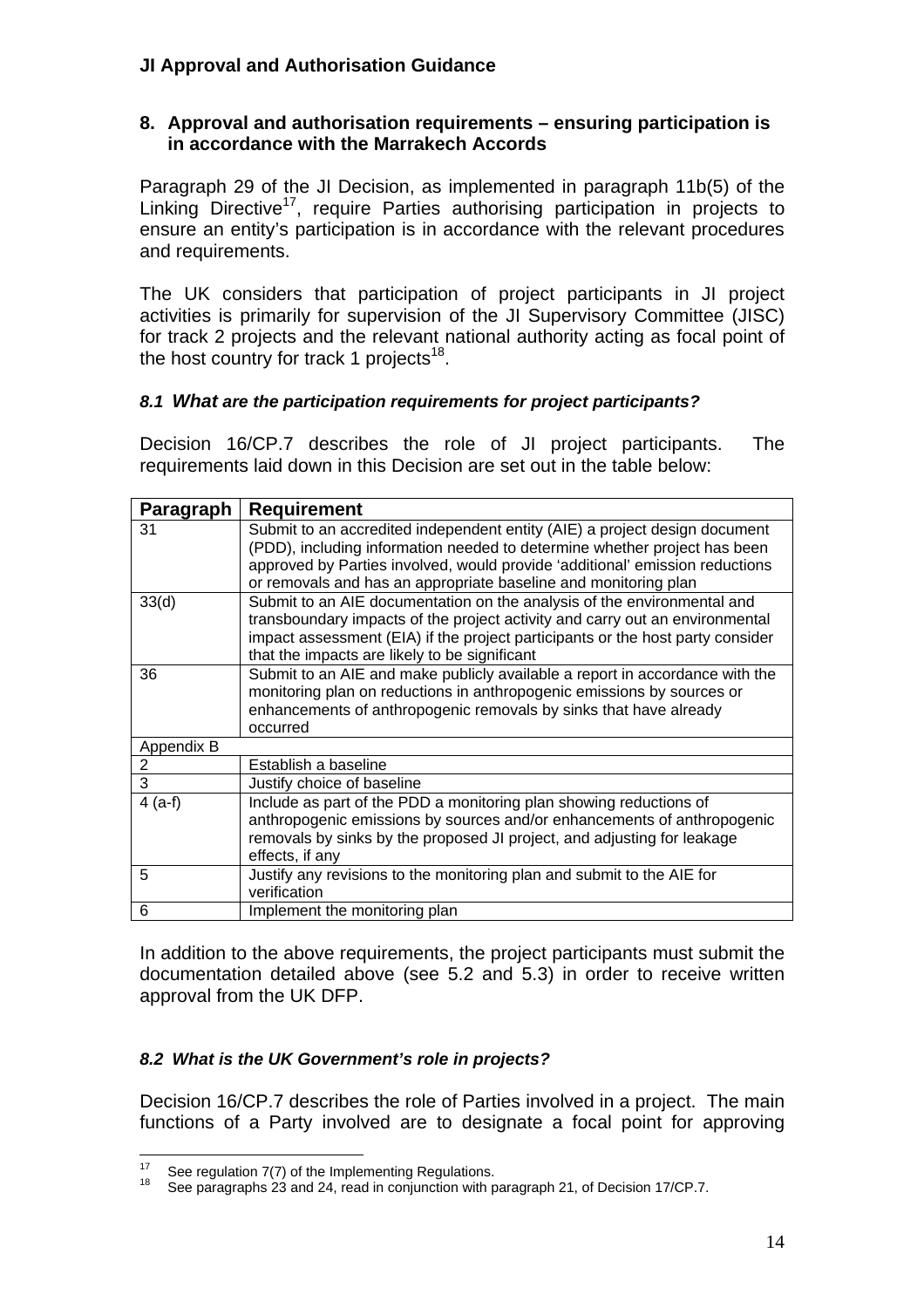projects (paragraph 20(a), to adopt national guidelines and procedures (in the case of host Parties – paragraph 20(b)), to verify emission reductions or removals if eligible (as host - paragraph 23), to authorise legal entities to participate (paragraph 29), to issue letters of approval (paragraph 31(a)/33(a)), and to request reviews of projects and of determinations of emission reductions or removals (paragraphs 35 and 39).

| Paragraph   | <b>Host</b><br>Party/<br><b>Host</b><br><b>Non</b><br>Party | <b>Requirement</b>                                                                                                                                      | <b>Further Guidance</b>                                                                                                                   |
|-------------|-------------------------------------------------------------|---------------------------------------------------------------------------------------------------------------------------------------------------------|-------------------------------------------------------------------------------------------------------------------------------------------|
| 20(a)       | HP/non-HP                                                   | Inform<br>the<br>of<br>secretariat<br>its<br>designated focal point for approving<br>projects                                                           | Secretary of State acts<br>as FP for the UK.                                                                                              |
| 20(b)       | $\overline{HP}$                                             | Inform the secretariat of its national<br>guidelines<br>and<br>procedures<br>for<br>approving JI projects                                               | The UK will notify the<br>Secretariat of these<br>guidelines in respect of<br>non UK projects                                             |
| 23          | <b>HP</b>                                                   | May verify emissions reductions or<br>removals from a JI project, if it<br>meets the eligibility requirements                                           | Eligibility<br>Requirements will be<br>following<br>met<br>a<br>successful review<br>0f<br>reports<br>establishing<br>assigned amount.    |
| 24          | <b>HP</b>                                                   | May issue and transfer ERUs, if it<br>meets the eligibility requirements                                                                                | Eligibility<br>Requirements will<br>be<br>met<br>following<br>a<br>successful review<br>οf<br>reports<br>establishing<br>assigned amount. |
| 25          | <b>HP</b>                                                   | May use the verification procedure<br>under the JI Supervisory Committee                                                                                | This procedure will be<br>established by the JI<br>Supervisory<br>Committee<br>to<br>be<br>established in 2005                            |
| 28          | <b>HP</b>                                                   | Make information on the project<br>publicly available                                                                                                   | Applications<br>Project<br>will be made available<br>JI-FP<br>the<br>UK<br>on<br>webpage.                                                 |
| 29          | HP/non-HP                                                   | Authorise<br>legal<br>entities<br>to<br>participate in JI projects and ensure<br>that participation is consistent with<br>the relevant annex to 16/CP.7 | See section 5 of this<br>guidance.                                                                                                        |
| 31(a)/33(a) | HP/non-HP                                                   | Give approval of participation                                                                                                                          | See section 5 of this<br>guidance.                                                                                                        |
| 35          | HP/non-HP                                                   | May request a review                                                                                                                                    | See section 6.5 of this<br>guidance                                                                                                       |
| 39          | HP/non-HP                                                   | May request a review of the AIE's<br>determination on reported emission<br>reductions or removals                                                       | See section 6.5 of this<br>guidance                                                                                                       |

This role is set out in the table below: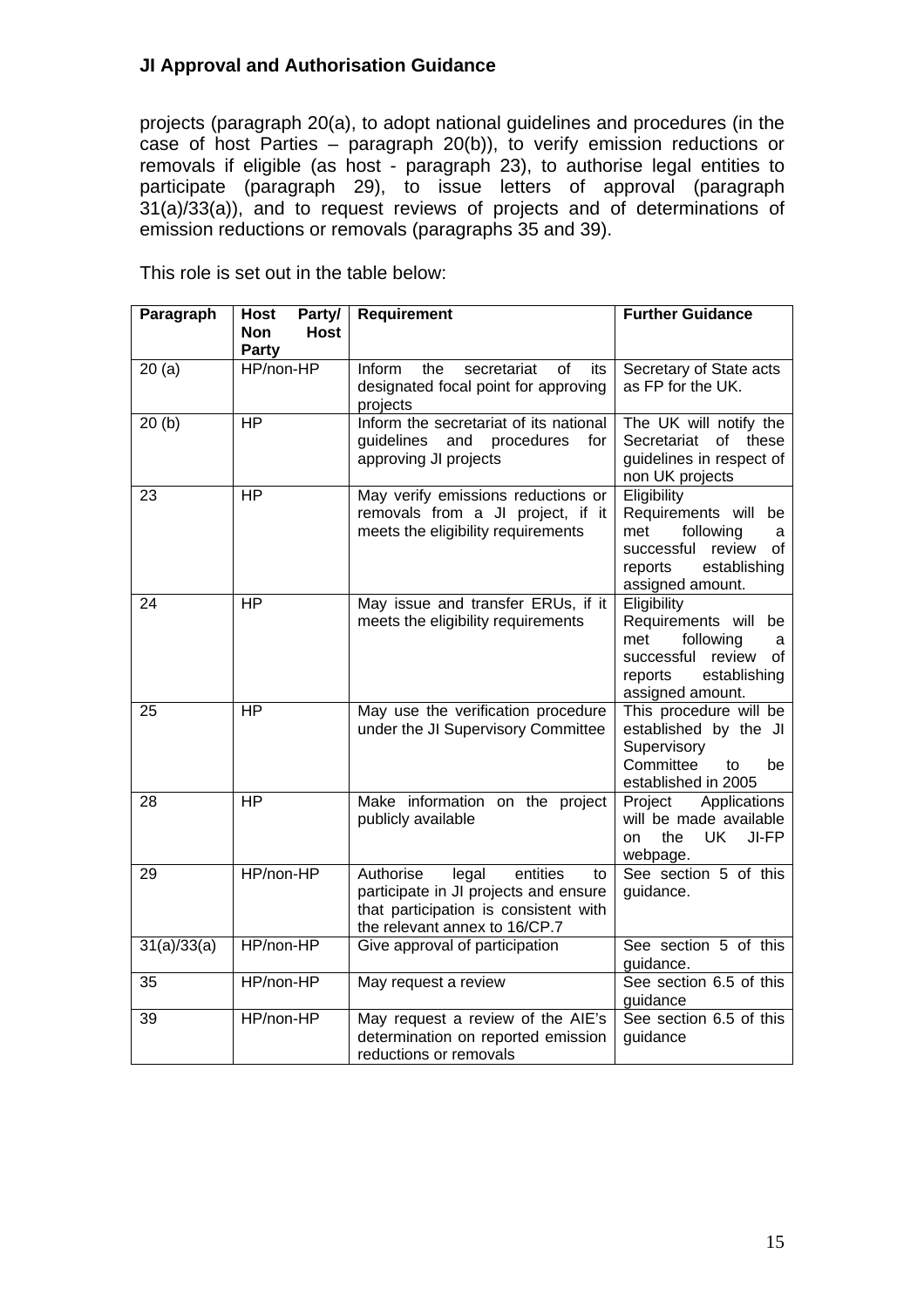#### <span id="page-15-0"></span>*8.3 How does the UK Government ensure our participation is in accordance with the Marrakech Accords?*

The UK Government ensures participation is in accordance with the Marrakech Accords<sup>19</sup>:

- $\triangleright$  At the point of approval, by requiring:
	- project participants to confirm that information supplied in the application is correct; or
	- verification of information by an independent verifier;
- $\triangleright$  At the point of a determination on a Track 2 project, through the potential for a request for review<sup>20</sup>;
- $\triangleright$  At the point of a determination on emission reductions from a Track 2 project, through the potential for a request for review of  $is$ suance $21$ .

## <span id="page-15-1"></span>*8.4 Role on approval*

The UK Government ensures participation is in accordance with the Marrakech Accords by requiring a declaration to this effect by the project participant, and may require independent verification of information supplied<sup>22</sup>.

The project participant is responsible for ensuring that the information contained in the PDD and other documentation is accurate. It is a criminal offence for you to knowingly make a false or misleading statement; or to recklessly make a statement which is false or misleading $23$ .

## <span id="page-15-2"></span>*8.5 Role after approval*

A Party involved in a Track 2 project can request a review of either an initial determination on a project or of a determination on emission reductions from the project. There is no such provision for Track 1 projects, which are subject to the national guidelines and procedures of the host Party.

#### *a. Request for review of projects*

Once the Accredited Independent Entity (AIE) has made available its decision as to whether the project is valid, together with supporting evidence, it is considered final unless a Party involved in the project or three members of the JISC object within 45 days of it being made public<sup>24</sup>.

The UK Government will not duplicate the functions of the host Party, the Accredited Independent Entities or the Supervisory Committee.

<span id="page-15-3"></span><sup>19</sup> See paragraph 29 of Decision 16/CP.7; article 11b(5) of the Linking Directive; and regulation 7(7)

<span id="page-15-4"></span>

<span id="page-15-6"></span><span id="page-15-5"></span>

<sup>%</sup> of the Implementing Regulations.<br>
<sup>20</sup> See paragraph 35 of Decision 16/CP.7<br>
<sup>21</sup> See paragraph 39 of Decision 16/CP.7<br>
<sup>22</sup> See regulations 5(4) and 5(5) of the Implementing Regulations.<br>
<sup>23</sup> See regulation 13(1)(b) o

<span id="page-15-7"></span>

<span id="page-15-8"></span>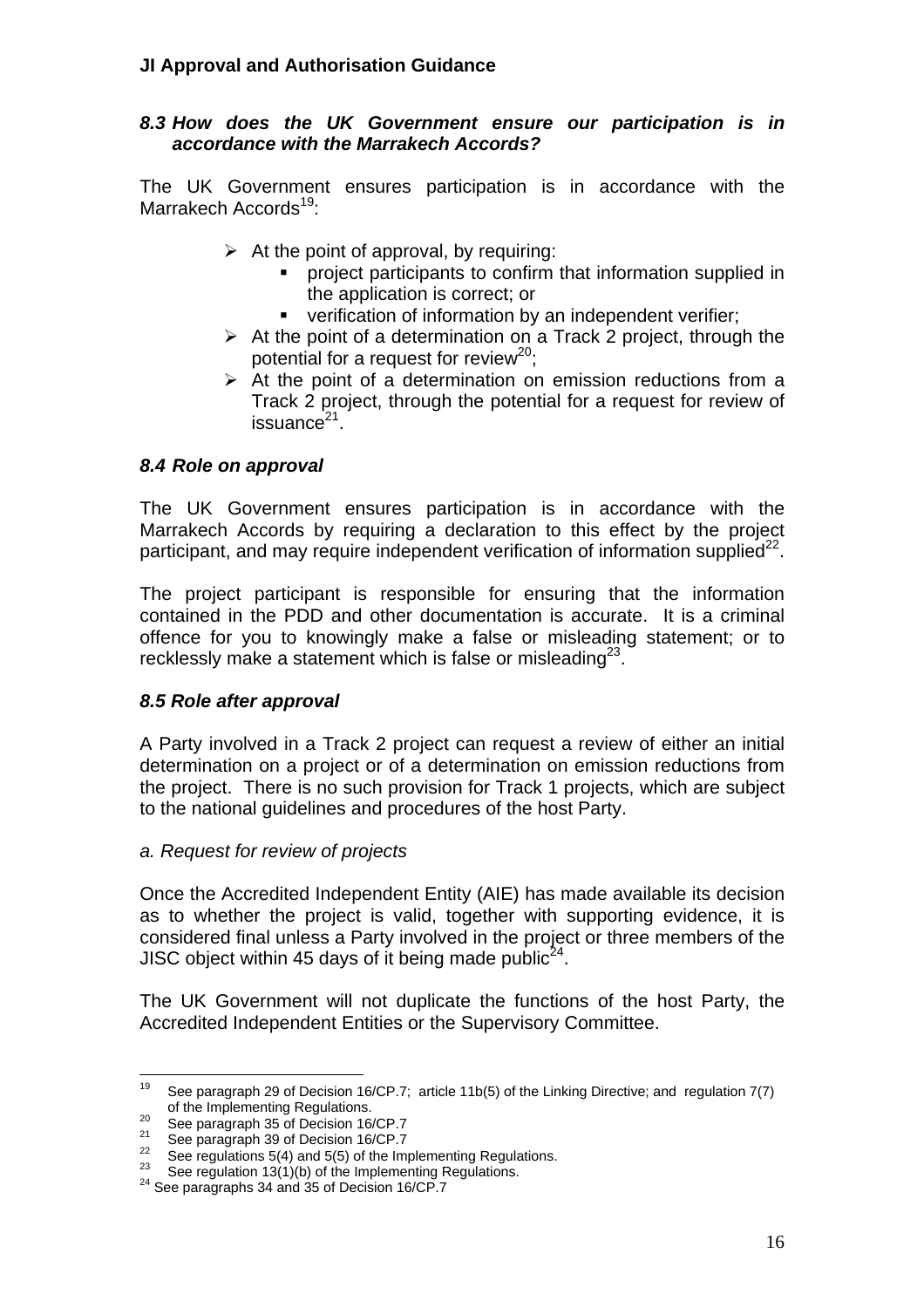#### *b. Request for review of issuance*

Once the AIE has made available its determination on emission reductions, it is considered final 15 days after the date on which it is made public, unless a Party involved in the project or three of the members of the JISC request a review by the JISC $^{25}$ .

<span id="page-16-0"></span> $\overline{a}$  $^{25}$  See paragraphs 37-39 of Decision 16/CP.7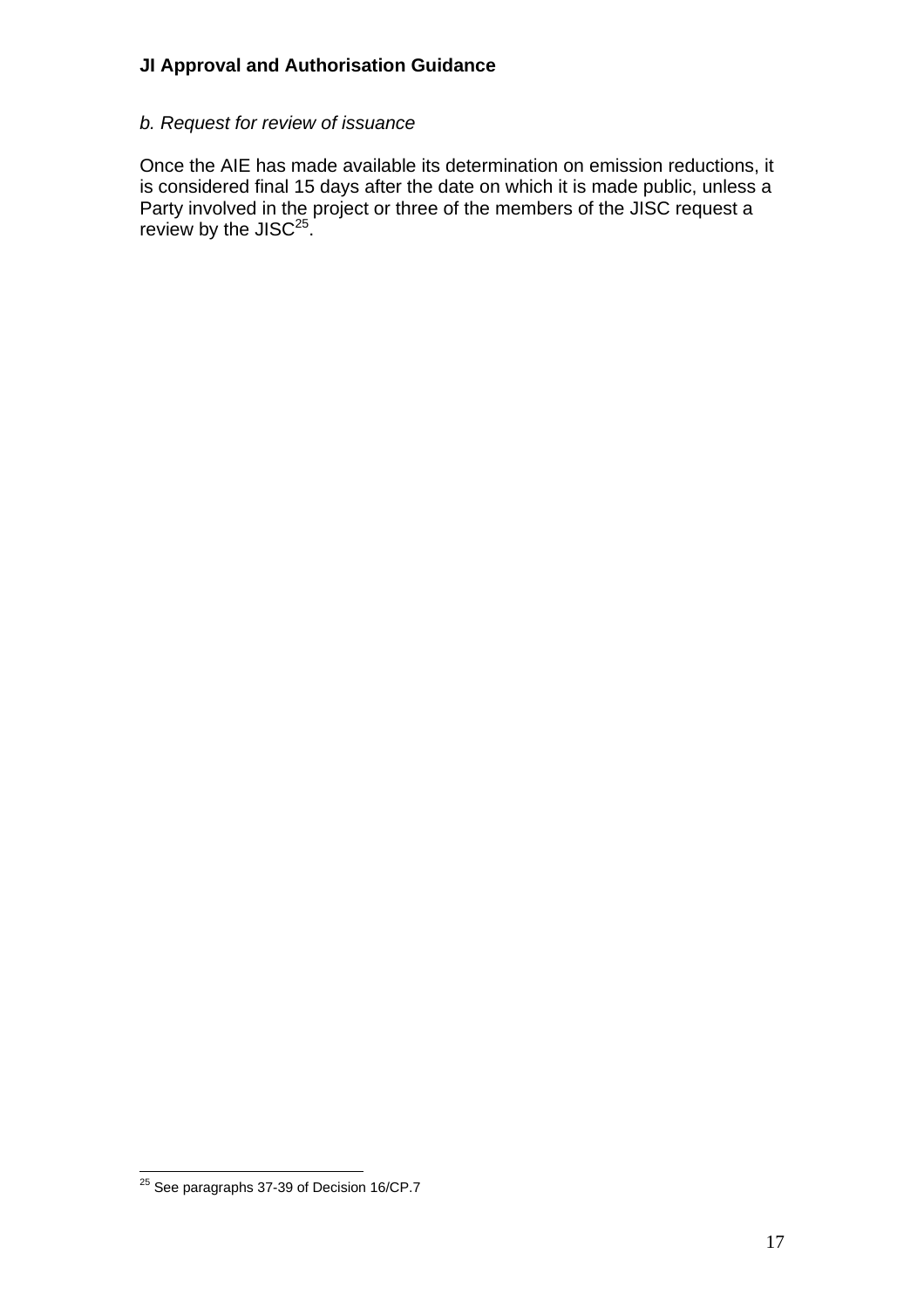### <span id="page-17-0"></span>**9. EU requirements**

The EU Linking Directive not only transposes project approval requirements set out in the Marrakech Accords, but also introduces further requirements, specifically related to approval by EU Member States. These relate to:

- baselines for projects carried out in countries which have signed a Treaty of Accession with the EU; and
- projects involving hydro-electric facilities with a generating capacity greater than 20MW.

#### <span id="page-17-1"></span>*9.1 Baselines of projects*

In addition to the international requirements, EU Member States are required to ensure that the baselines for project activities undertaken in countries that have signed a treaty of accession with the EU fully comply with all Community legislation (the Acquis Communautaire), including the temporary derogations set out in the relevant Treaty of Accession<sup>26</sup>.

This requirement is intended to ensure that the reductions credited through the mechanism are additional to the reductions that are required by Community law.

In order for the Government to be satisfied that these requirements are met, the UK DFP requires a statement either from the host country (in the letter of approval) or from the verifying Independent  $Entity^{27}$ .

#### <span id="page-17-2"></span>*9.2 What Are The Requirements For Hydro Electric Facilities With A Generating Capacity Greater Than 20MW?*

The Linking Directive provides that in the case of hydro-electric projects with a generating capacity exceeding 20MW, Member States when approving such projects must take into account relevant criteria, including those set out in the World Commission on Dams (WCD) November 2000 Report "Dams and Development – A New Framework for Decision-Making"<sup>28</sup>.

To fulfill this obligation the UK DNA requires a declaration from project participants in these projects, indicating that the development of the proposed project activity will respect the criteria and guidelines identified in the report produced by the World Commission on Dams. We are currently considering how this might then be independently verified. For further information, please see Annex C, which sets out a form for explaining how your project complies with the WCD report's checklist.

For further information on the WCD report please go to [www.dams.org](http://www.dams.org/)**.** 

<span id="page-17-3"></span><sup>26</sup> <sup>26</sup> See article 11b(1) of the Linking Directive and regulation 7(6)(a) of the Implementing Regulations.<br><sup>27</sup> See regulations 5(4) and 5(5) of the Implementing Regulations.<br><sup>28</sup> See article 11b(6) of the Linking Directive

<span id="page-17-4"></span>

<span id="page-17-5"></span>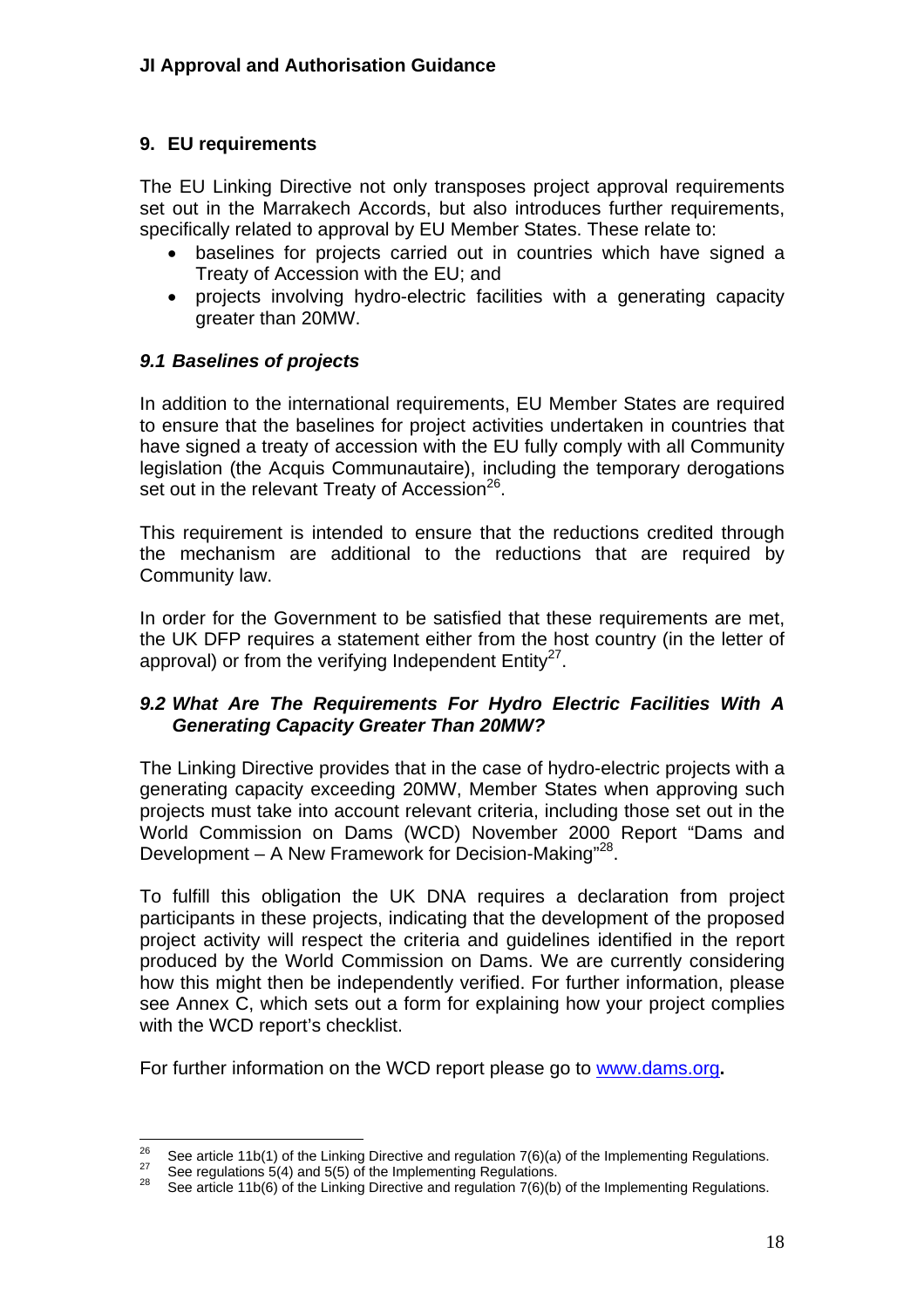## <span id="page-18-0"></span>**10. Issuance - how do we get our credits?**

#### <span id="page-18-1"></span>*10.1 JI Credits are issued into a registry account.*

JI Credits are issued into a registry account. Issuance of credits is conditional, in the case of Track 1 projects, on countries complying with the necessary national eligibility criteria, or, in the case of Track 2 projects, on approval by the JISC. Emission Reduction Units (ERUs) are issued by the host country but cannot be issued until the host has established its Assigned Amount. If eligible, the host country issues ERUs by converting Assigned Amount Units (AAUs) or Removal Units (RMUs) as appropriate<sup>29</sup>.

#### <span id="page-18-2"></span>*10.2 When will credits become available*

ERUs in respect of JI project activities can only be issued in respect of periods from 2008 onwards. In respect of both Track 1 and Track 2 JI projects, we do not expect full eligibility requirements to be met, or assigned amount or removal units to become available for conversion to ERUs until early 2008.

#### <span id="page-18-3"></span>*10.3 How do I get a UK registry account?*

## *UK Registry*

To receive ERUs in the UK Registry, you will require a Person Holding Account (PHA). The price of opening a PHA is £175.

You can apply for an account online at the Registry website ([http://emissionsregistry.gov.uk\)](http://emissionsregistry.gov.uk/), where you will be prompted to send certain information to the Environment Agency for checking. Full details of how to open a registry account can be found on the Environment Agency's website<sup>30</sup>.

<span id="page-18-4"></span> $29$ See paragraph 29 of Decision 19/CP.7<br>See http://www.environment-

<span id="page-18-5"></span>agency.gov.uk/business/444217/590750/590838/1009544/1009655/1009773/?lang=\_e&theme=&re gion=&subject=&searchfor=account+representatives&any\_all=&choose\_order=&exactphrase=&wit houtwords=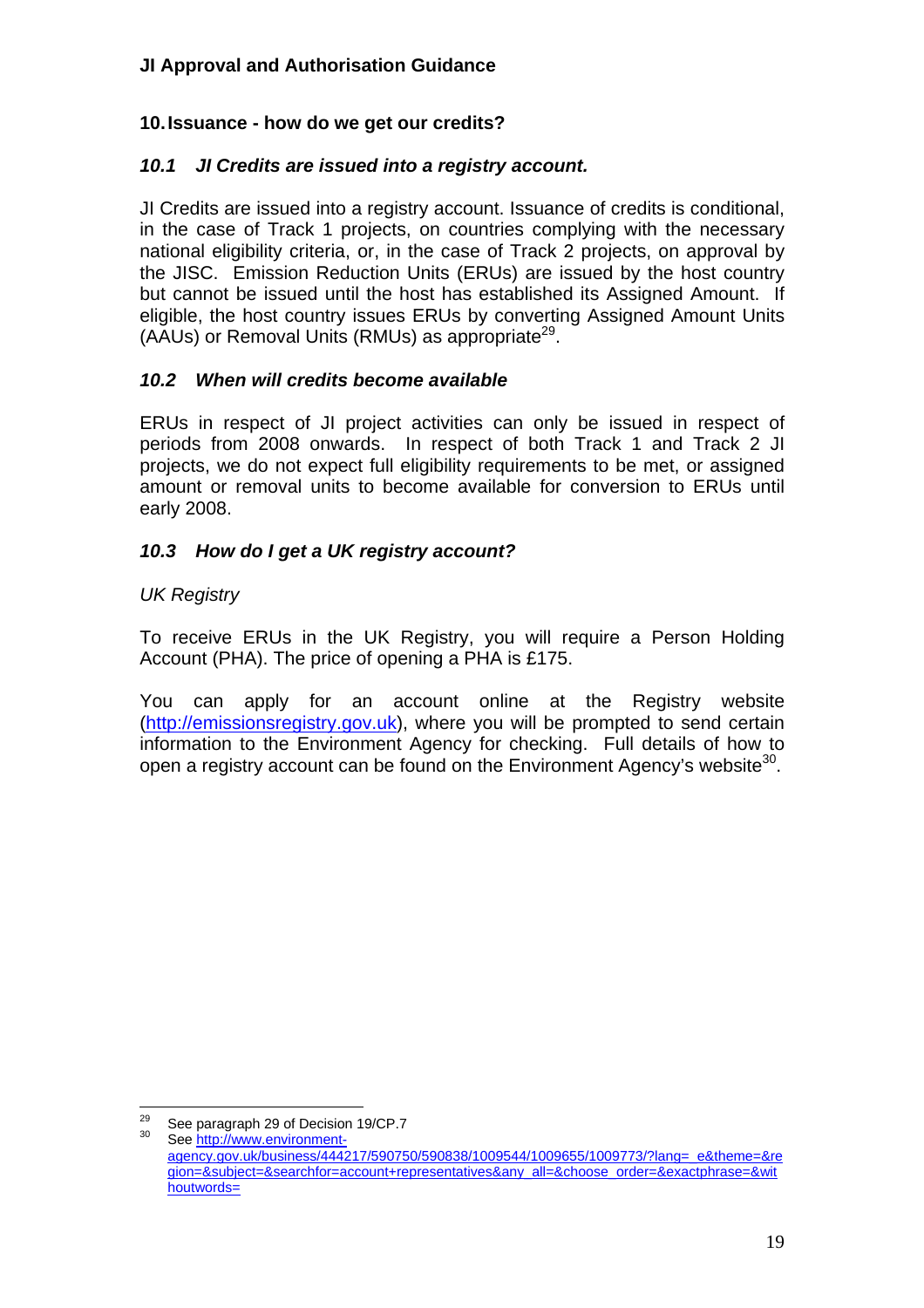#### <span id="page-19-0"></span>**ANNEX A: APPEAL PROCEDURES**

An 'Appeals Officer' who will review all appeals against the application of the JI rules will be appointed. The Appeals Officer will be somebody who has not been involved in the original project decision and will work separately from the DFP team. The appeals officer will not discuss appeals with the DFP team.

The DNA/DFP team has 10 working days from the date of receipt of an appeal to submit in response written representations to the Appeals Officer. These representations must be copied to the appellant and, where an appeal relates to a project participant in Scotland, Wales or Northern Ireland, to the relevant Devolved Administration.

The appellant will have 5 working days from the date of submission of those representations from the DFP team to submit to the Appeals Officer any further representations in response. Any such further representations must be copied to the DFP team and where an appeal relates to a project participant in Scotland, Wales or Northern Ireland, to the relevant Devolved Administration.

If he considers it necessary, the Appeals Officer may set alternative time limits to those mentioned above and/or may require further exchanges of representations between the appellant and the DFP team. There is no provision for oral hearings.

The Appeals Officer shall give notice to the appellant of his determination of the appeal and shall give reasons for his decision. A copy of the determination shall be given to the DFP team and where an appeal relates to a project participant in Scotland, Wales and Northern Ireland, to the relevant Devolved Administration.

The Appeal Officer's decision will be incorporated into the final decision on approval which may include such additional conditions and requirements as the Appeals Officer considers necessary.

If you have any questions about the appeals process, please email the [JI](mailto:jiappeals@defra.gsi.co.uk)  [appeals mailbox.](mailto:jiappeals@defra.gsi.co.uk)

If you have any questions about the decision but do not wish to appeal, please email these to the [DFP mailbox.](mailto:jifp@defra.gsi.co.uk)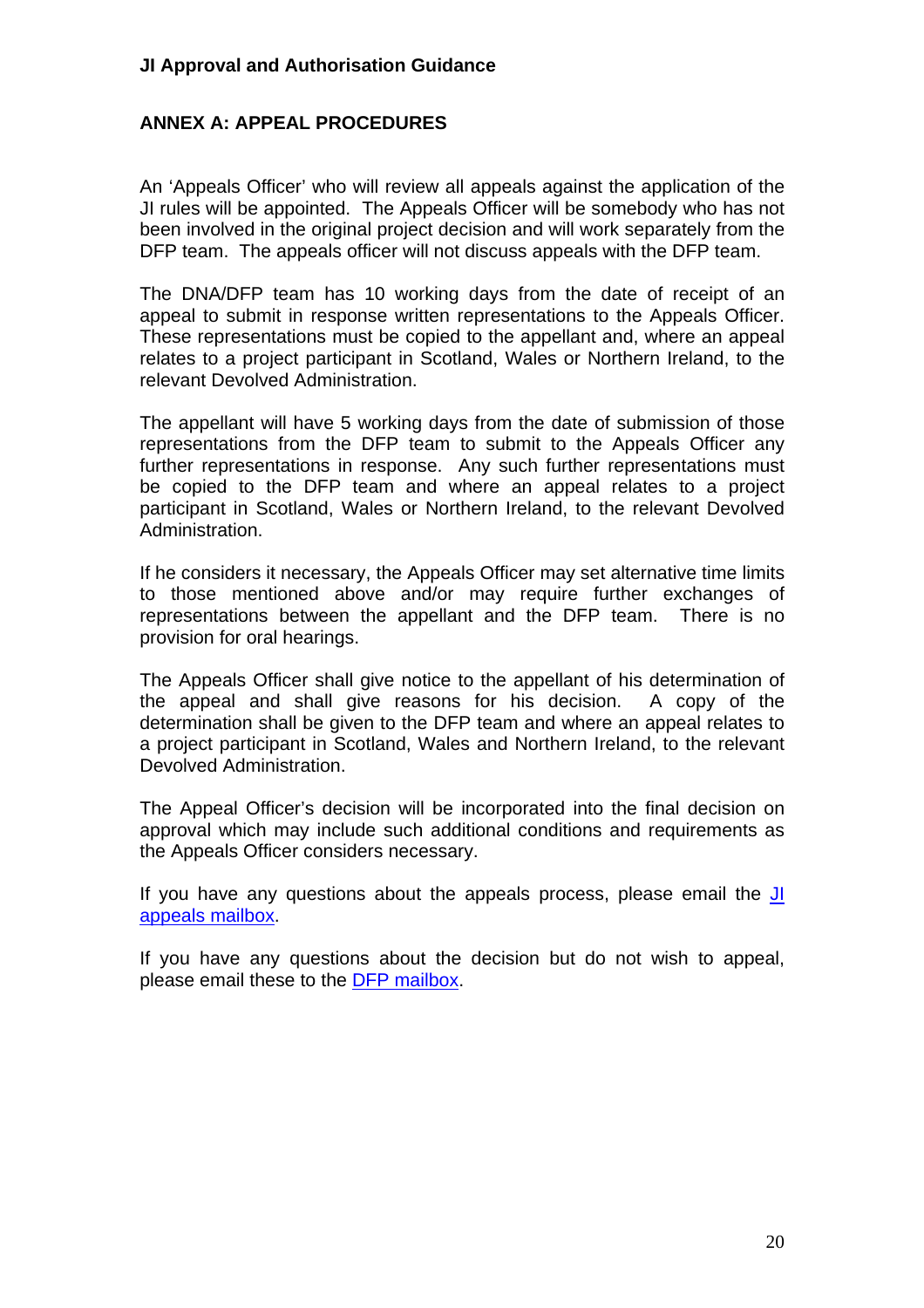### <span id="page-20-0"></span>**ANNEX B DECLARATION**

#### <span id="page-20-1"></span>**DECLARATION OF COMPLIANCE WITH THE RULES AND PROCEDURES OF JOINT IMPLEMENTATION (D1/04)**

On behalf of [*insert name of* company], I confirm that [*insert name of company]* is requesting approval from the UK's Focal Point for Joint Implementation of [*insert name of project activity*] / [and] authorisation of participation in [*insert name of project activity*] (Delete as appropriate).

In doing so I declare on behalf of [*insert name of company]* that:

- participation in the project activity complies with the internationally agreed rules governing the Joint Implementation, as laid out in the Marrakech Accords and subsequent relevant decisions, and regulations national guidelines and procedures.
- **Delete as appropriate:** [where the project has not been subject to a determination: *[insert name of company]* will inform the Focal Point when the project has been subject to a determination by the Supervisory Committee/[*insert name of relevant national authority*}.
- **Delete as appropriate:** [where the project has been subject to a determination: *[insert name of project]* has been subject to a determination by the Supervisory Committee/[*insert name of relevant national authority*}. *[insert date of registration]/attach determination]*
- the project design document (PDD) is attached.
- the information supplied in the PDD is correct.
- **Delete as appropriate** [Where the host party is an accession country - the baseline for this project activity fully complies with the *acquis communautaire*, including the temporary derogations set out in the Treaty of Accession]
- **Delete as appropriate** [where the project is a hydro electric generation activity with a generating capacity of more than 20 MW: the development of the proposed project activity will respect the criteria and guidelines identified in the Report produced by the World Commission on Dams "Dams and Development — A New Framework for Decision-Making", and the attached checklist and supporting information is correct.
- *[insert name of company]* agrees that it is responsible for the performance of any functions that fall to it as a project participant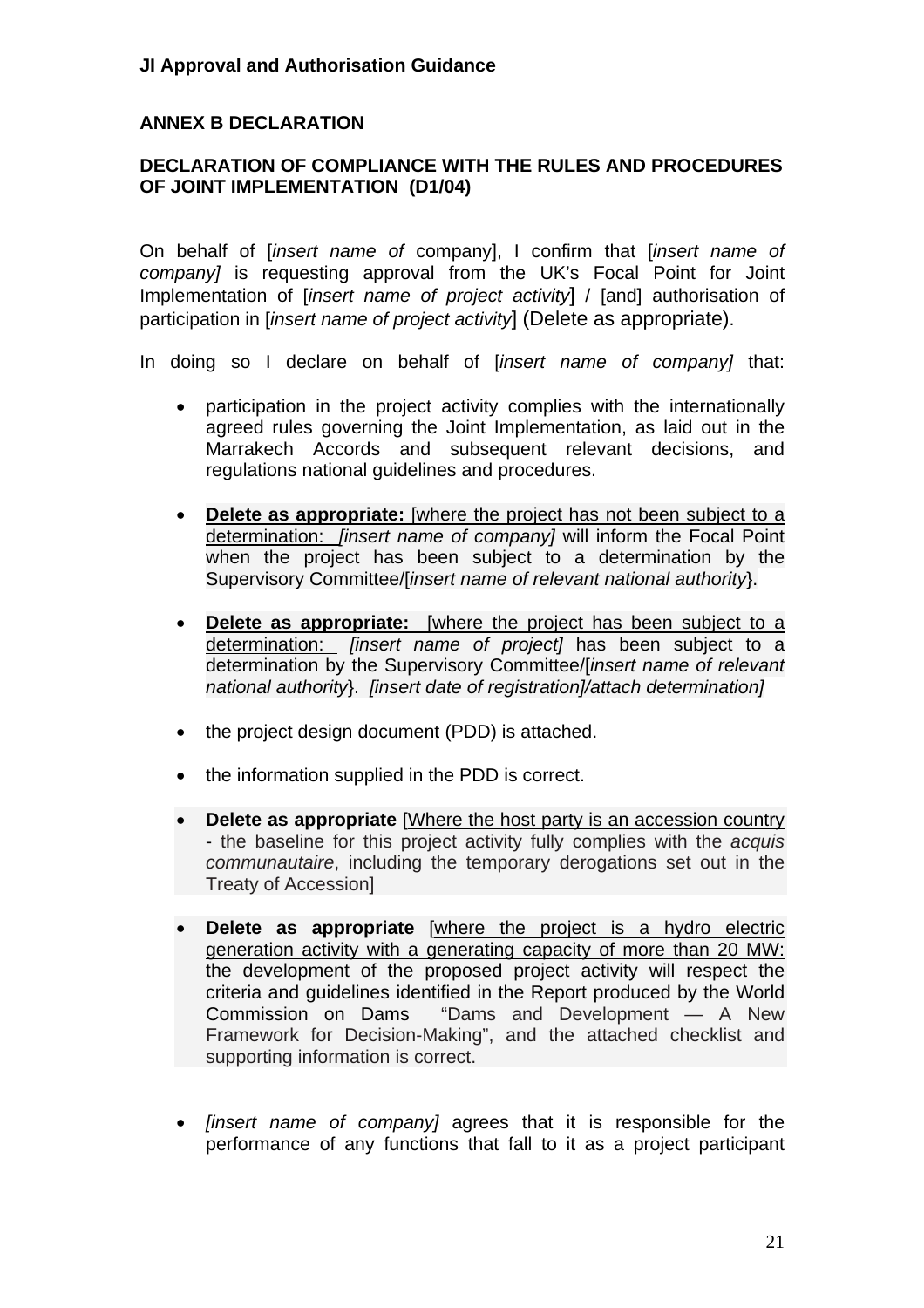pursuant to the Marrakech Accords, and any additional requirements imposed by and in accordance with the law of the Host Party

- *[insert name of company]* understands that in granting approval the UK's Focal Point will not consider those matters that fall within the competence of:
	- a *[insert name of host party]* acting as Host Party in respect of this project;
	- b *[insert name of AIE]*, appointed by the project participants as Accredited Independent Entity in respect of this project; or
	- c [the host party focal point for JI/[*insert name of relevant national authority*], **[Delete as appropriate**] and the Supervisory Committee for Joint Implementation]

Signed ……………………….. **Director** 

Name (in capitals)

…………………………

Date……………………….

Signed ……………………….. Director / Company Secretary

Name (in capitals)

……………………………………

Date…………………………

On behalf of (insert company name)………………………………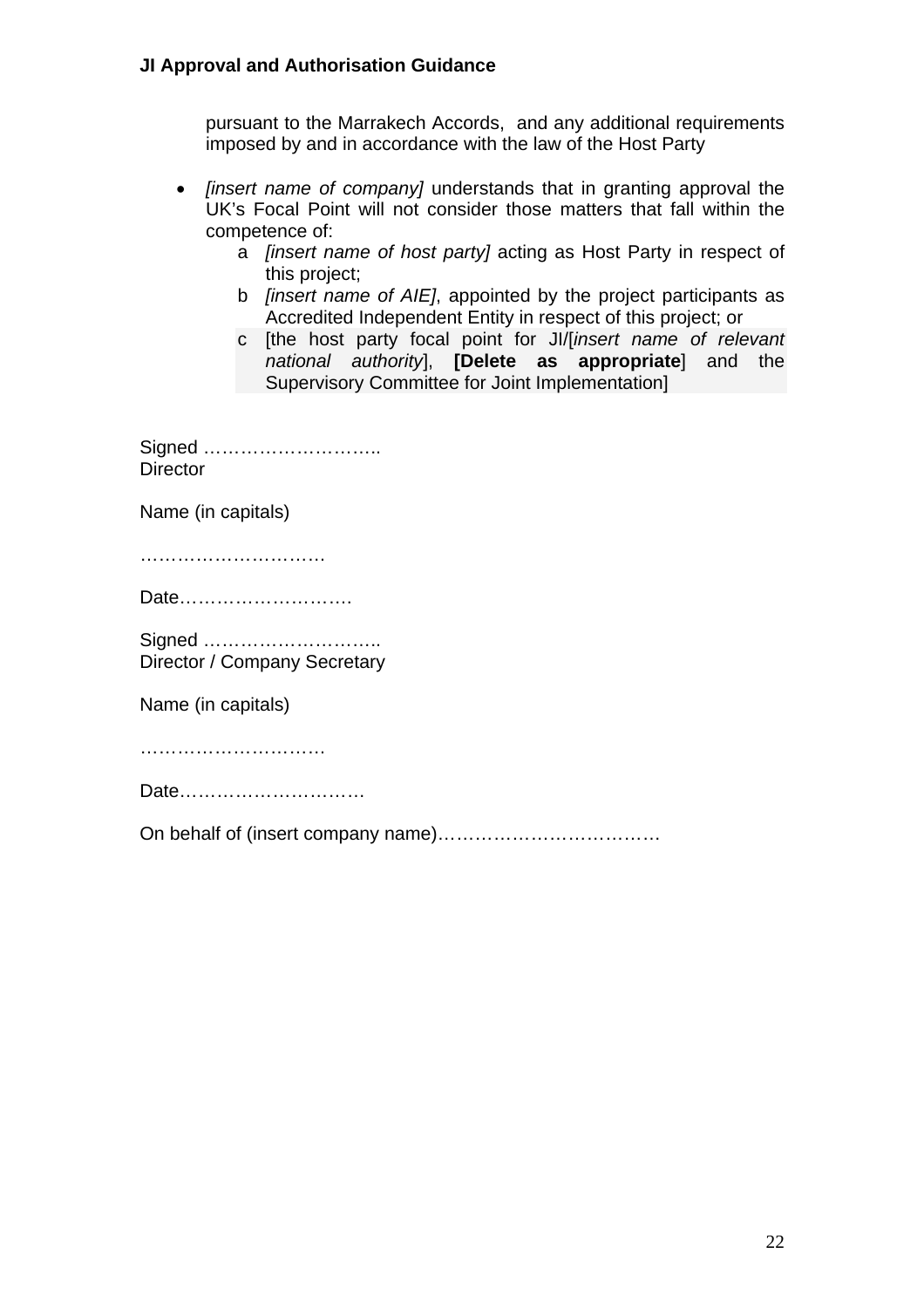#### <span id="page-22-0"></span>**ANNEX C: CHECKLIST IN RESPECT OF HYDRO-ELECTRIC GENERATION ACTIVITIES**

Please indicate whether the criteria listed have been met and provide a reference to supporting information in respect of each criterion, and attach to the declaration.

These criteria should be read in connection with the guidelines established by the world Commission on Dams. Supporting information may include an environmental impact statement or other supporting documents.

| <b>Stage 1 Criteria Checklist</b>                                                                                                                                                                                                                                 | Yes/No | Reference |
|-------------------------------------------------------------------------------------------------------------------------------------------------------------------------------------------------------------------------------------------------------------------|--------|-----------|
|                                                                                                                                                                                                                                                                   |        |           |
| <b>Gaining Public Acceptance</b>                                                                                                                                                                                                                                  |        |           |
| A consultation plan was developed using a stakeholder<br>analysis to define the groups involved. The plan defines<br>mechanisms for verifying needs at the local, sub-national and<br>national level (Guideline 1).                                               |        |           |
| Verification of the needs for water and energy services was<br>achieved through a process of public consultation and the<br>results of public consultation were disseminated<br>to<br>stakeholders.                                                               |        |           |
| objectives reflect<br>river-basin<br>wide<br>Development<br>a<br>understanding<br>relevant<br>of<br>social,<br>and<br>economic,<br>environmental values, requirements, functions, and impacts<br>that identifies synergies and potential areas of conflict.       |        |           |
| An appropriate process was established to address any<br>disparities between the needs expressed through the public<br>consultations and the stated development objectives.                                                                                       |        |           |
|                                                                                                                                                                                                                                                                   |        |           |
| <b>Comprehensive Options Assessment</b>                                                                                                                                                                                                                           |        |           |
| Legal, policy and institutional frameworks were reviewed and<br>any bias against resource conservation, efficiency and<br>decentralised options, and any provisions that hindered an<br>open and participatory assessment of needs and options were<br>addressed. |        |           |
|                                                                                                                                                                                                                                                                   |        |           |
| <b>Addressing Existing Dams</b>                                                                                                                                                                                                                                   |        |           |
| Outstanding social and environmental impacts from past<br>projects were evaluated and incorporated into the needs<br>assessment (see Chapter 8, policy principle 3.3).                                                                                            |        |           |
|                                                                                                                                                                                                                                                                   |        |           |
| <b>Sustaining Rivers and Livelihoods</b>                                                                                                                                                                                                                          |        |           |
| Ecosystem baseline studies and maintenance needs were<br>assessed at a strategic level (Guidelines 14, 15)                                                                                                                                                        |        |           |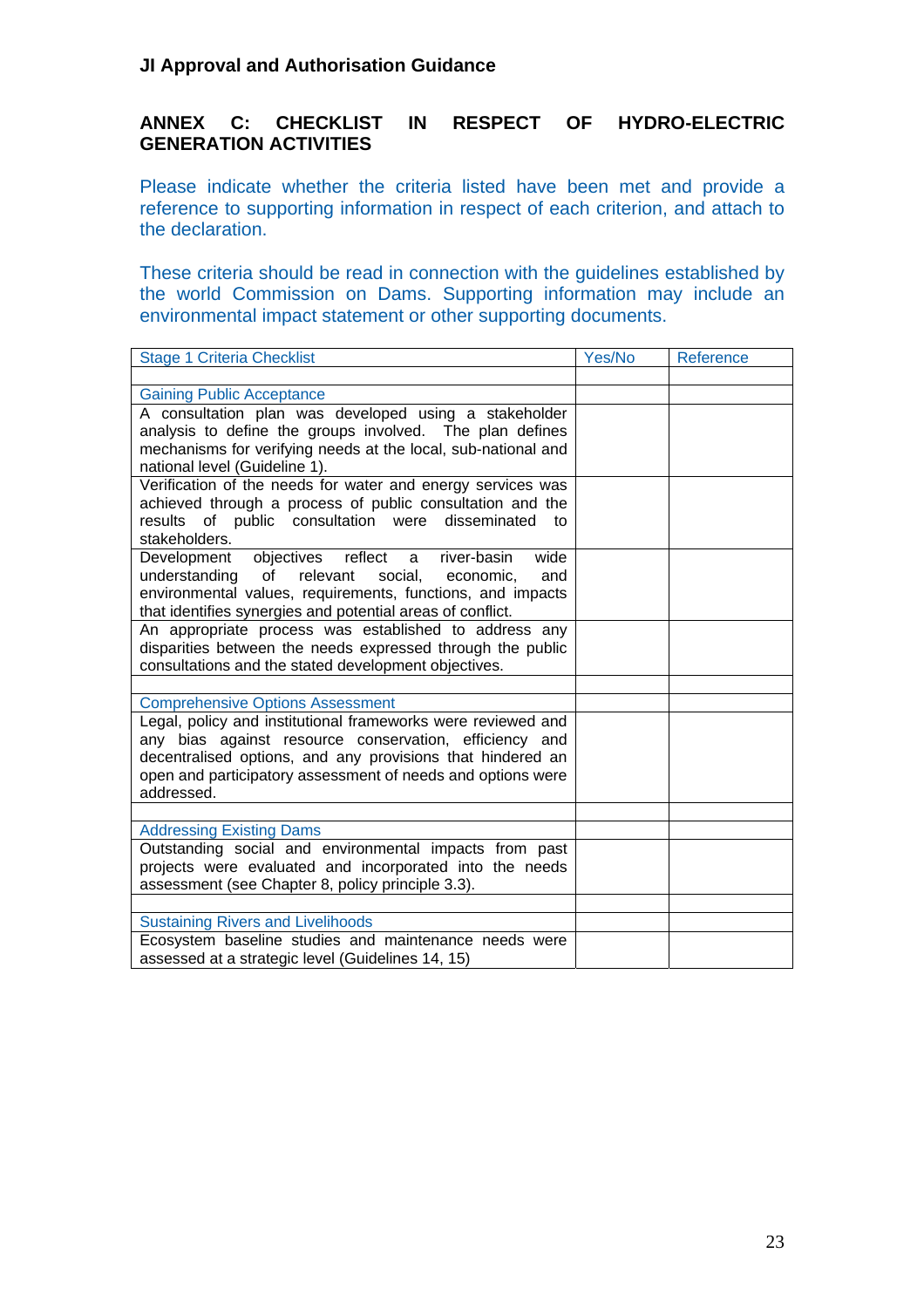| <b>Stage 2 Criteria Checklist</b>                                                            |  |
|----------------------------------------------------------------------------------------------|--|
|                                                                                              |  |
|                                                                                              |  |
| <b>Gaining Public Acceptance</b>                                                             |  |
| Stakeholders participated in creating the inventory of options,                              |  |
| assessing options, and in negotiating those outcomes that                                    |  |
| may affect them (Guidelines 1, 2).                                                           |  |
| An agreed dispute resolution mechanism for negotiated                                        |  |
| processes was established with the participation<br>and                                      |  |
| agreement of stakeholders (Guideline 2).                                                     |  |
| Indigenous and tribal peoples gave their free, prior and                                     |  |
| informed consent to the inclusion in the development plan of                                 |  |
| any planned option that would potentially affect them                                        |  |
| (Guideline 3).                                                                               |  |
|                                                                                              |  |
| <b>Comprehensive Options Assessment</b>                                                      |  |
|                                                                                              |  |
| Strategic impact assessments and life cycle analysis were                                    |  |
| integrated and undertaken as an initial step in the process                                  |  |
| (Guidelines 4, 7, 8, 14, 17).                                                                |  |
| A multi-criteria assessment was used to screen and select                                    |  |
| preferred options from the full range of identified alternatives                             |  |
| (Guideline 6).                                                                               |  |
| The screening of options:                                                                    |  |
| covered all policy, programme, and project alternatives;                                     |  |
| gave social and environmental aspects the same significance                                  |  |
| as technical, economic and financial factors;                                                |  |
| gave demand-side options the same significance as supply                                     |  |
| options;                                                                                     |  |
|                                                                                              |  |
| prioritised consideration of improving performance of existing                               |  |
| systems;                                                                                     |  |
| considered river-basin-wide aspects and cumulative impacts;                                  |  |
| took account of potential changes in climate; and                                            |  |
| reflected the precautionary approach.                                                        |  |
| Distributional and risk analyses were conducted at an                                        |  |
| appropriate level (Guidelines 9, 11) and environmental and                                   |  |
| social impacts were valued where appropriate (Guideline 10).                                 |  |
| Approval to proceed with any project-level investigations was                                |  |
| informed by a comprehensive assessment of options (see                                       |  |
| Criteria Checklist 2A).                                                                      |  |
| Rejection of any options was explained in an open and timely                                 |  |
| manner.                                                                                      |  |
|                                                                                              |  |
|                                                                                              |  |
| <b>Addressing Existing Dams</b><br>Provisions were made for resolving outstanding social and |  |
|                                                                                              |  |
| environmental impacts (see Chapter 8, policy principle 3.3)                                  |  |
|                                                                                              |  |
| <b>Sustaining Rivers and Livelihoods</b>                                                     |  |
| An established policy exists to maintain selected rivers with                                |  |
| high ecosystem functions and values in their natural state.                                  |  |
| Consideration of options took into account: avoiding dams on                                 |  |
| the main-stem of rivers wherever possible; avoiding or                                       |  |
| minimising<br>negative impacts on<br>endangered<br>species,                                  |  |
| ecosystems, livelihoods, human health and cultural resources;                                |  |
| and respecting the provisions and guidance of relevant                                       |  |
| international treaties.                                                                      |  |
|                                                                                              |  |
| <b>Recognising Entitlements and Sharing Benefits</b>                                         |  |
|                                                                                              |  |
| For any project option, stakeholders negotiated the guiding                                  |  |
| benefit sharing,<br>principles and criteria for:<br>mitigation,                              |  |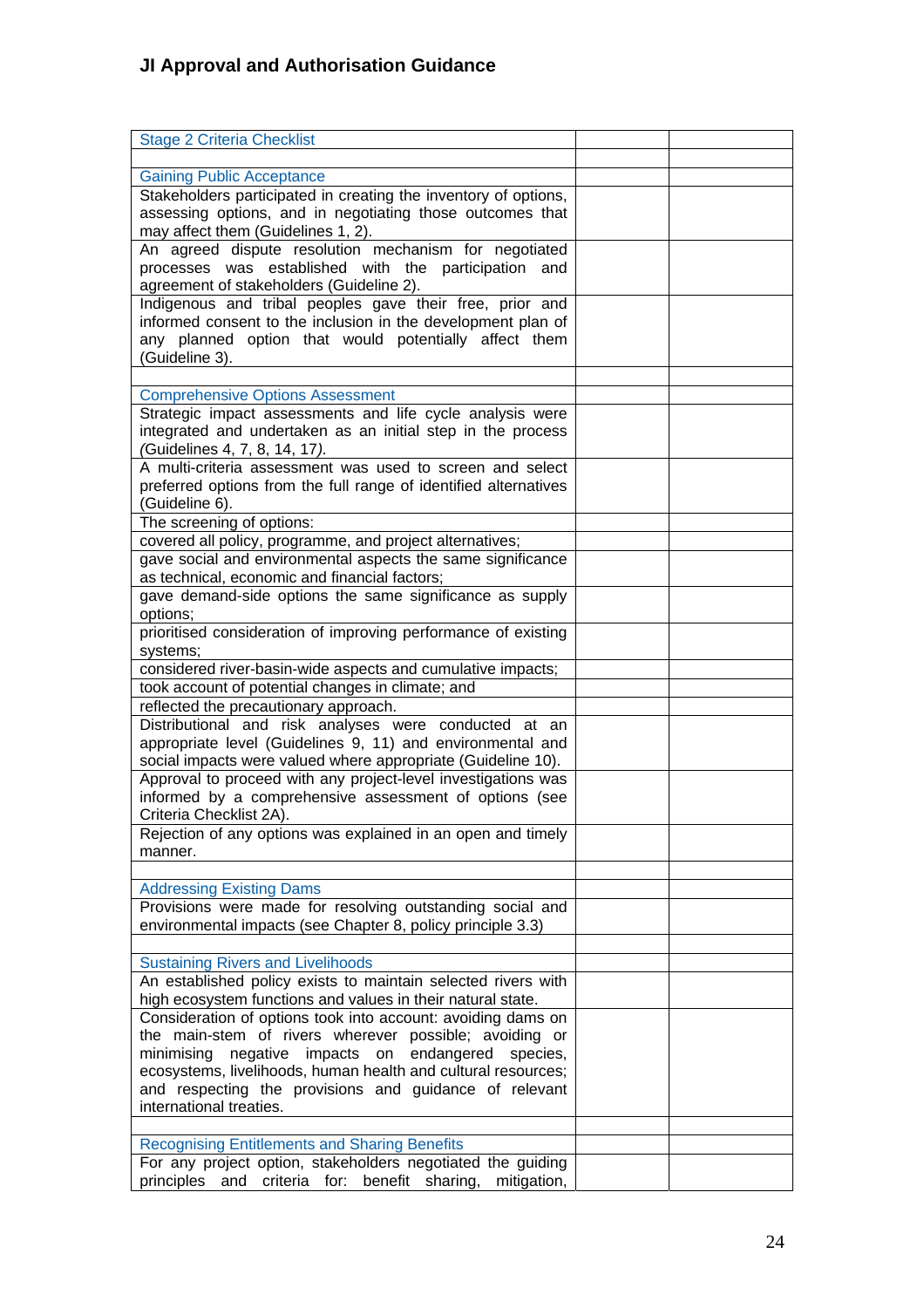| resettlement, development and compensation measures<br>(Guidelines 2, 18, 20). |  |
|--------------------------------------------------------------------------------|--|
|                                                                                |  |
| <b>Ensuring Compliance</b>                                                     |  |
| Sufficient institutional capacity exists, or will be enhanced, to              |  |
| and enforce commitments for<br>monitor<br>social<br>and                        |  |
| environmental components.                                                      |  |
|                                                                                |  |
| Sharing Rivers for Peace, Development and Security                             |  |
| Any objections from riparian states were resolved through                      |  |
| good faith negotiations or independent dispute resolution                      |  |
|                                                                                |  |
| procedures (Guideline 26).                                                     |  |
|                                                                                |  |
| <b>Stage 2A Criteria Checklist</b>                                             |  |
| Project-related pre-feasibility and feasibility studies need to                |  |
| meet the following criteria. Policy and programme related                      |  |
| studies may also be required, and are covered in Criteria                      |  |
| Checklist 2.                                                                   |  |
|                                                                                |  |
| <b>Gaining Public Acceptance</b>                                               |  |
| participated in baseline,<br><b>Stakeholders</b><br>impact<br>and              |  |
| investigative studies and the negotiation of outcomes that                     |  |
|                                                                                |  |
| potentially affect them (Guidelines 1, 2, 14, 17).                             |  |
| The studies and impact assessments were open and                               |  |
| independent, and were preceded by a participatory scoping                      |  |
| phase (Guideline 5).                                                           |  |
|                                                                                |  |
| <b>Comprehensive Options Assessment</b>                                        |  |
| The investigations were analysed on a riverbasin-wide                          |  |
| understanding of social, economic, and environmental values,                   |  |
| requirements, functions, and impacts including cumulative                      |  |
| impacts, and the precautionary approach was applied. (see                      |  |
| Guideline 5).                                                                  |  |
| The recommendations of studies undertaken on resource                          |  |
| conservation measures, demand-side management, local                           |  |
| supply-side options and improvement of existing systems                        |  |
| were reflected in the demand forecast for the sector.                          |  |
|                                                                                |  |
| Within-project alternatives were assessed using a multi-                       |  |
| criteria approach (Guideline 6).                                               |  |
|                                                                                |  |
| <b>Addressing Existing Dams</b>                                                |  |
| possible<br><b>Studies</b><br>examined<br>synergies<br>from<br>interactive     |  |
| operation of related water resource infrastructure in the basin.               |  |
|                                                                                |  |
| <b>Sustaining Rivers and Livelihoods</b>                                       |  |
| An environmental flow requirement to maintain downstream                       |  |
| species, ecosystems and livelihoods was defined (Guideline                     |  |
| 15).                                                                           |  |
| Impacts on fish have been assessed and measures to avoid                       |  |
| or minimise impacts were considered, including an effective                    |  |
| fish pass where feasible (Guideline 16).                                       |  |
|                                                                                |  |
|                                                                                |  |
| <b>Recognising Entitlements and Sharing Benefits</b>                           |  |
| Stakeholders<br>negotiated agreements for compensation,                        |  |
| mitigation, resettlement,<br>development<br>and<br>monitoring                  |  |
| measures affecting them, including draft contracts where                       |  |
| necessary (Guideline 19).                                                      |  |
| Effective benefit-sharing strategies were identified and agreed                |  |
| with people adversely affected by the project (Guideline 20).                  |  |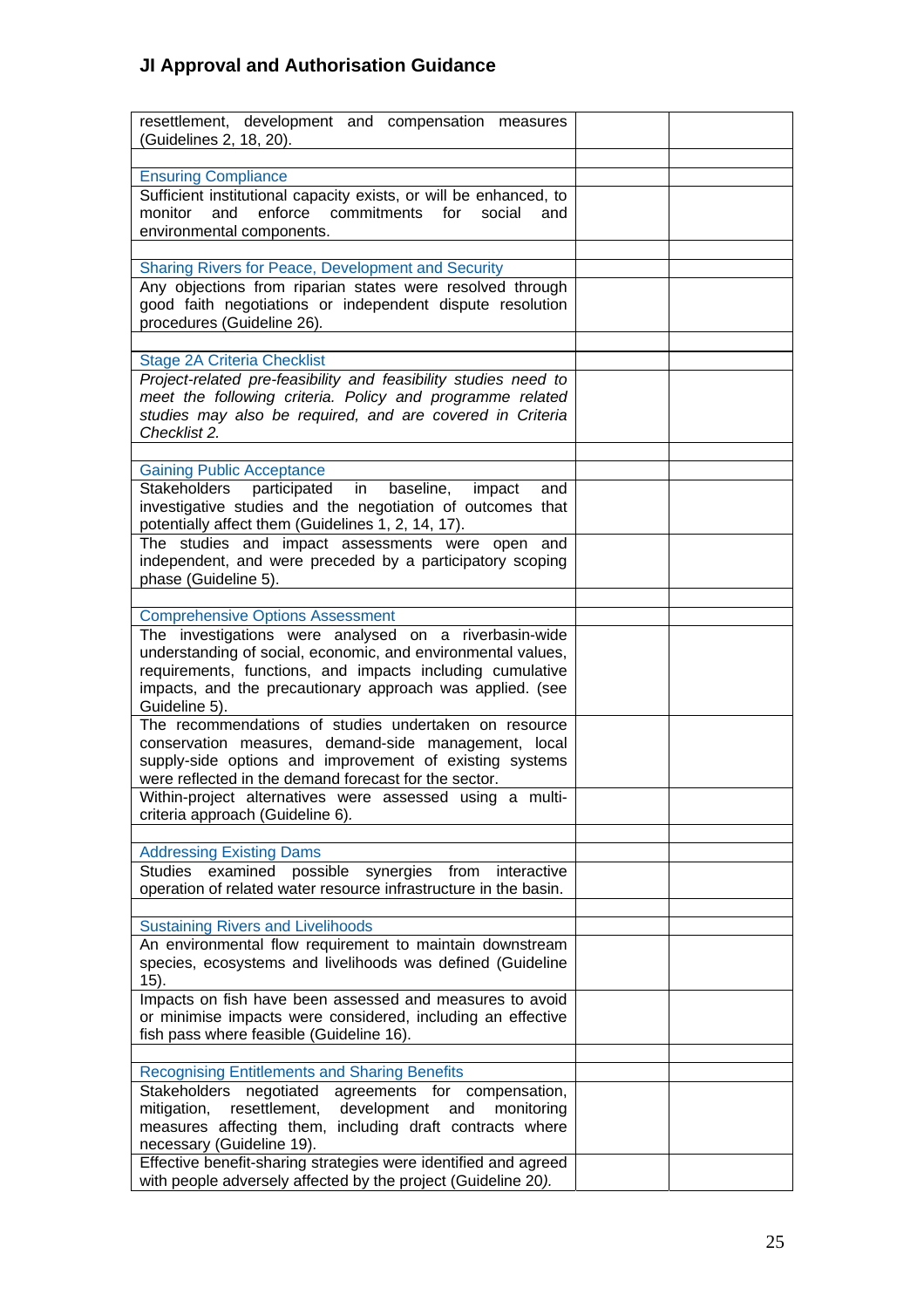| <b>Ensuring Compliance</b>                                     |  |
|----------------------------------------------------------------|--|
| Institutional capacity to monitor and enforce commitments for  |  |
| social and environmental components of the project was         |  |
| analysed and measures to strengthen capacity identified.       |  |
| An independent panel reviewed the assessment of impacts        |  |
|                                                                |  |
| and the planning of social and environmental mitigation plans  |  |
| (Guideline 22).                                                |  |
|                                                                |  |
| <b>Sharing Rivers for Peace Development and Security</b>       |  |
| Riparian states were notified of options affecting them and    |  |
| agreed procedures for impact assessments. Objections were      |  |
| addressed through good faith negotiations and agreed dispute   |  |
| resolution procedures (Guideline 26).                          |  |
|                                                                |  |
|                                                                |  |
| <b>Stage 3 Criteria Checklist</b>                              |  |
|                                                                |  |
|                                                                |  |
| <b>Gaining Public Acceptance</b>                               |  |
| Stakeholders participated in the project design and the        |  |
| negotiation of outcomes that affect them (Guidelines 1, 2).    |  |
| Indigenous and tribal peoples gave their free, prior, and      |  |
| informed consent to the project as designed (Guideline 3).     |  |
|                                                                |  |
| <b>Comprehensive Options Assessment</b>                        |  |
| The stakeholder forum participated in assessing alternatives   |  |
| for the detailed layout of the dam, associated infrastructure, |  |
| and its operation.                                             |  |
|                                                                |  |
| <b>Addressing Existing Dams</b>                                |  |
| Cumulative and interactive impacts of existing infrastructure  |  |
|                                                                |  |
| were addressed in the design of the dam and agreements         |  |
| reached with stakeholders and operators to modify operating    |  |
| rules of existing dams where needed.                           |  |
|                                                                |  |
| <b>Sustaining Rivers and Livelihoods</b>                       |  |
| Acceptable rules were developed for reservoir filling,         |  |
| commissioning and operation.                                   |  |
| The final design includes provisions for emergency drawdown    |  |
| decommissioning and is<br>sufficiently flexible<br>and<br>to   |  |
| accommodate changing future needs and values, including        |  |
| ecosystem needs and ecosystem restoration (Guideline 12).      |  |
| environmental<br>management<br>plan<br>incorporating<br>An     |  |
| environmental flows and other mitigation and enhancement       |  |
| measures was agreed with stakeholders and defines              |  |
| monitoring and evaluation programmes.                          |  |
| The developer provided sufficient evidence to demonstrate      |  |
| that proposed mitigation and development measures will be      |  |
| effective in meeting their objectives.                         |  |
|                                                                |  |
|                                                                |  |
| <b>Recognising Entitlements and Sharing Benefits</b>           |  |
| Mitigation, resettlement, monitoring, and development plans    |  |
| were agreed with affected groups, and relevant contracts       |  |
| signed (Guideline 19).                                         |  |
| Detailed benefit sharing mechanisms, and the means to          |  |
| deliver them, have been agreed and set in place with affected  |  |
| groups (Guideline 20).                                         |  |
|                                                                |  |
| <b>Ensuring Compliance</b>                                     |  |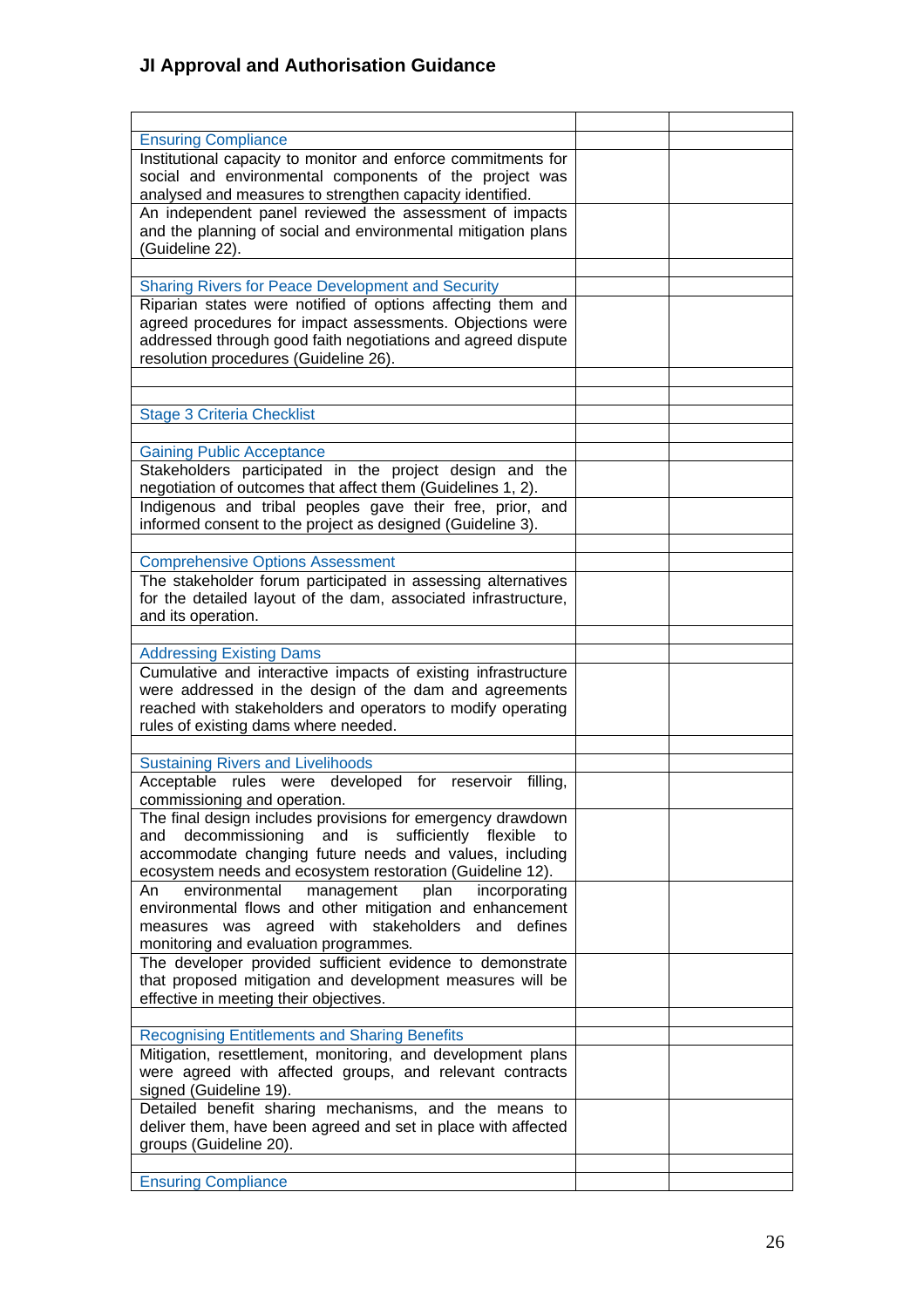| Independent panels reviewed and endorsed mitigation plans                                                                   |  |
|-----------------------------------------------------------------------------------------------------------------------------|--|
| (Guideline 22).<br>Provisional sums for mitigation are included in the tender, and                                          |  |
| their financing has been confirmed.                                                                                         |  |
| A Compliance Plan was prepared, presented to the                                                                            |  |
| stakeholder forum and formalised. Individual compliance                                                                     |  |
| measures include mechanisms for dispute resolution                                                                          |  |
| (Guideline 21).                                                                                                             |  |
| The developer has allocated funds for an effective monitoring<br>and evaluation system covering project performance, safety |  |
| and impacts. Institutional capacity exists to monitor and                                                                   |  |
| enforce agreements effectively.                                                                                             |  |
| A transparent process for short-listing contractors and                                                                     |  |
| selecting tenders is in place and contractors with a record of                                                              |  |
| under-performance or corruption on past projects were                                                                       |  |
| identified and debarred where appropriate.<br>Relevant performance bonds have been secured, trust funds                     |  |
| established and integrity pacts signed (Guidelines 23, 24, 25).                                                             |  |
| The licence for project development defines the responsibility                                                              |  |
| and mechanisms for financing decommissioning costs.                                                                         |  |
|                                                                                                                             |  |
| <b>Sharing Rivers for Peace, Development and Security</b>                                                                   |  |
| Resolution was achieved where affected riparian states had                                                                  |  |
| outstanding objections (Guideline 26).                                                                                      |  |
|                                                                                                                             |  |
| <b>Stage 4 Criteria Checklist</b>                                                                                           |  |
|                                                                                                                             |  |
| <b>Gaining Public Acceptance</b>                                                                                            |  |
| Stakeholders participated in monitoring mitigation measures                                                                 |  |
| and in negotiating outcomes that affect them (Guidelines 1,                                                                 |  |
| 2).                                                                                                                         |  |
| Consultation mechanisms were agreed in advance with<br>stakeholders for any technical, social, environmental, or other      |  |
| problems that may be encountered during reservoir filling and                                                               |  |
| commissioning.                                                                                                              |  |
| Contingency plans for emergency drawdown of the reservoir                                                                   |  |
| were agreed with stakeholders before commissioning and                                                                      |  |
| were widely disseminated.                                                                                                   |  |
|                                                                                                                             |  |
| <b>Comprehensive Options Assessment</b><br>Affected stakeholders have reviewed any changes proposed                         |  |
| to the tender design that                                                                                                   |  |
| substantially affect impacts, mitigation measures, benefit                                                                  |  |
| sharing, operational practices, or the monitoring programme.                                                                |  |
|                                                                                                                             |  |
| <b>Addressing Existing Dams</b>                                                                                             |  |
| Institutional<br>co-ordination<br>mechanisms<br>that<br>recognise                                                           |  |
| interactive effects and cumulative impacts are in place to                                                                  |  |
| adjust operation of existing dams.                                                                                          |  |
| <b>Sustaining Rivers and Livelihoods</b>                                                                                    |  |
| Required<br>environmental<br>mitigation<br>measures<br>were                                                                 |  |
| implemented.                                                                                                                |  |
|                                                                                                                             |  |
| <b>Recognising Entitlements and Sharing Benefits</b>                                                                        |  |
| The mitigation, resettlement and development action plan has                                                                |  |
| been implemented and disputes resolved (Guideline 19).                                                                      |  |
|                                                                                                                             |  |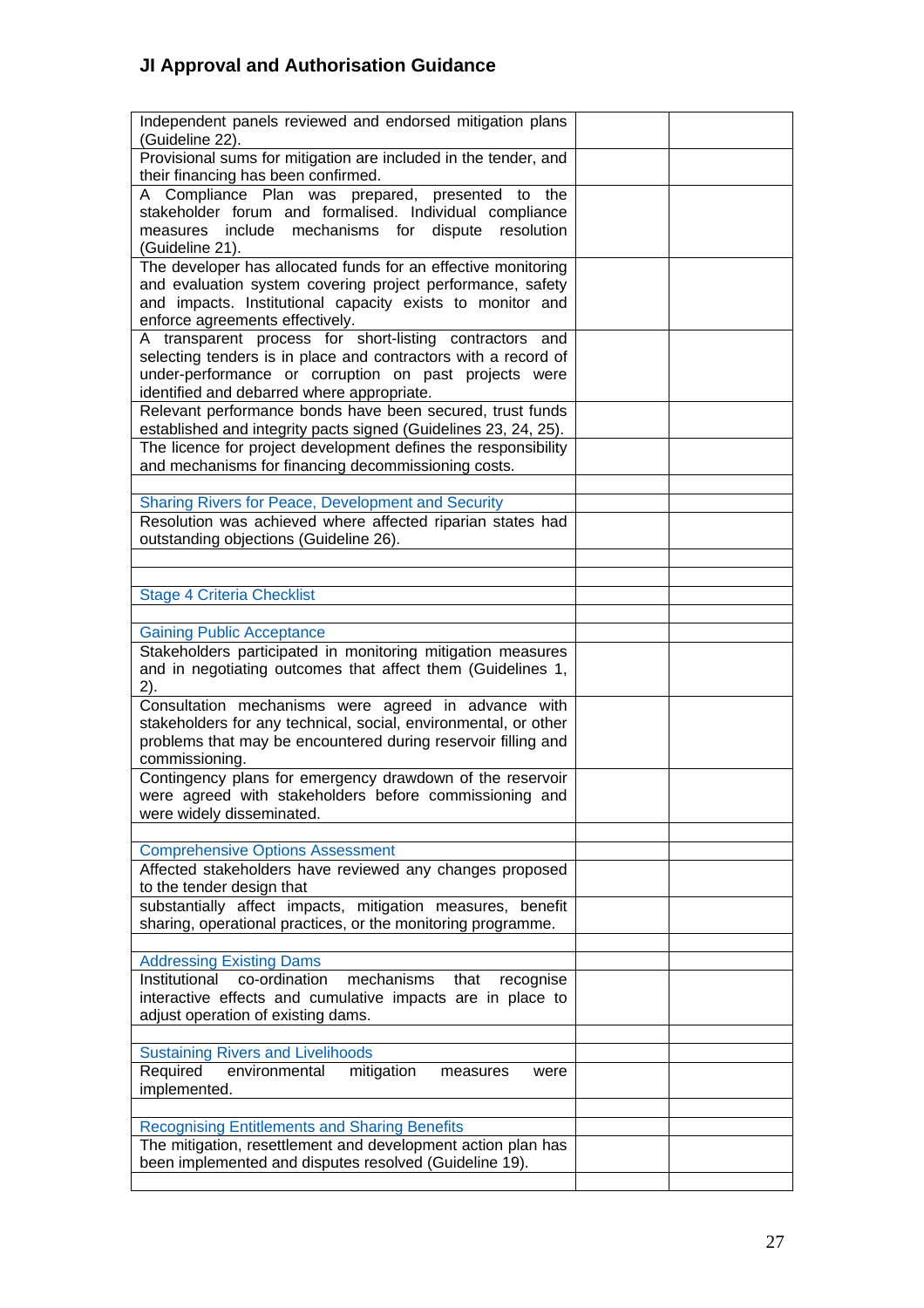| <b>Ensuring Compliance</b>                                                                                          |  |
|---------------------------------------------------------------------------------------------------------------------|--|
| An independent panel reviewed and endorsed implementation<br>of social, environmental, health and cultural heritage |  |
| mitigation measures (Guideline 22).                                                                                 |  |
| Preparations have been made to implement licence                                                                    |  |
| conditions for operations, implement continuing mitigation                                                          |  |
| measures, undertake monitoring and regular evaluation, and                                                          |  |
| disseminate information.                                                                                            |  |
| Monitoring of social, environmental and technical aspects                                                           |  |
| includes an intensive phase to cover the rapid changes that                                                         |  |
| occur in the impoundment and commissioning period.                                                                  |  |
| The developer has complied with pre-commissioning                                                                   |  |
| commitments as defined in the Compliance Plan (Guideline                                                            |  |
| 21).                                                                                                                |  |
|                                                                                                                     |  |
| Sharing Rivers for Peace, Development and Security                                                                  |  |
| Mechanisms were initiated for sharing monitoring information                                                        |  |
| with riparian provinces or States (Guideline 26).                                                                   |  |
|                                                                                                                     |  |
|                                                                                                                     |  |
| <b>Stage 5 Criteria Checklist</b><br>These criteria are relevant to both existing dams (Chapter 8,                  |  |
| Strategic Priority No.3) and the operational stages of future                                                       |  |
| dams.                                                                                                               |  |
|                                                                                                                     |  |
| <b>Gaining Public Acceptance</b>                                                                                    |  |
| Stakeholders are identified for consideration of operational                                                        |  |
| issues and any proposed changes that impact on them or the                                                          |  |
| environment (Guideline 1).                                                                                          |  |
|                                                                                                                     |  |
| <b>Comprehensive Options Assessment</b>                                                                             |  |
| Periodic evaluations of all aspects of project operation and                                                        |  |
| performance are undertaken with the involvement of the                                                              |  |
| stakeholder forum every 5 to 10 years and agreements                                                                |  |
| renegotiated as necessary.                                                                                          |  |
| Modernisation programmes and alternative operational                                                                |  |
| regimes are considered as part of periodic reviews,                                                                 |  |
| replanning, or relicensing exercises through a participatory                                                        |  |
| multi-criteria approach (Guideline 13).                                                                             |  |
| Monitoring and evaluation programmes should explicitly                                                              |  |
| consider the influence of climate change (namely increasing                                                         |  |
| and decreasing rainfall and flows) on benefits and dam safety.                                                      |  |
| A full feasibility study, including analysis of alternatives and                                                    |  |
| impact assessment, is undertaken for any proposal for any                                                           |  |
| major physical change, including decommissioning.                                                                   |  |
|                                                                                                                     |  |
| <b>Sustaining Rivers and Livelihoods</b>                                                                            |  |
| Operations take account of environmental flow requirements                                                          |  |
| (quantity and quality) and ecosystem and social impacts are<br>monitored (Guideline 15).                            |  |
|                                                                                                                     |  |
| <b>Recognising Entitlements and sharing benefits</b>                                                                |  |
| Detailed benefit-sharing mechanisms<br>modified<br>are<br>as                                                        |  |
| necessary with the agreement of affected groups (Guideline                                                          |  |
| 20).                                                                                                                |  |
|                                                                                                                     |  |
| <b>Ensuring Compliance</b>                                                                                          |  |
| Adverse social and environmental impacts and reparations                                                            |  |
|                                                                                                                     |  |